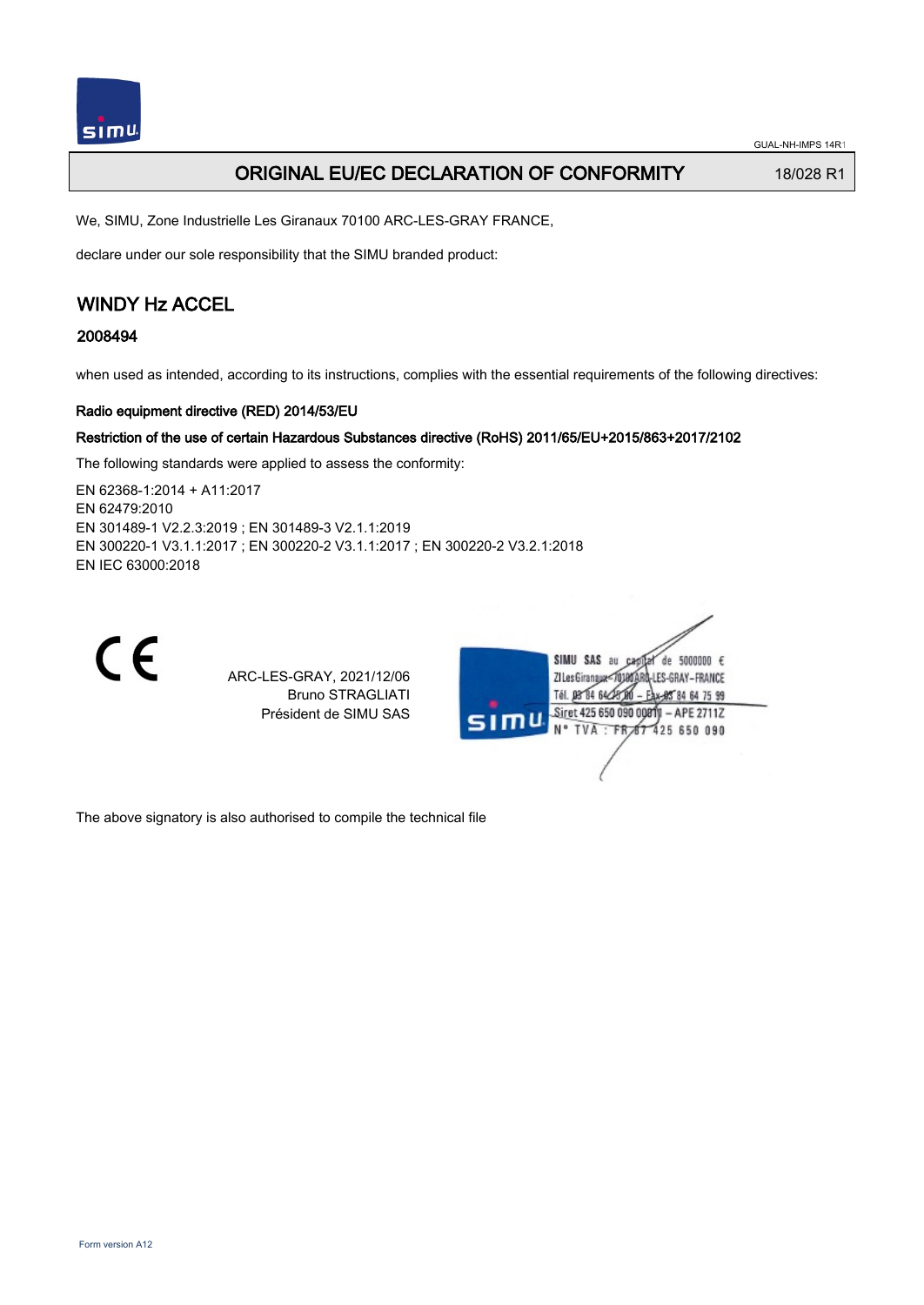

## ORIGINAL EU/EC DECLARATION OF CONFORMITY DECLARATION EU/CE DE CONFORMITE ORIGINALE

18/028 R1

We, SIMU, Zone Industrielle Les Giranaux 70100 ARC-LES-GRAY FRANCE, Nous,

declare under our sole responsibility that the SIMU branded product: declarons sous notre seule responsabilité que le produit de marque SIMU

# WINDY Hz ACCEL

### 2008494

when used as intended, according to its instructions, complies with the essential requirements of the following directives: utilisé, selon l'usage prévu, comme décrit dans son manuel d'utilisation, est conforme aux exigences essentielles des directives suivantes

#### Radio equipment directive (RED) 2014/53/EU

Directive sur les équipements radio 2014/53/EU

Restriction of the use of certain Hazardous Substances directive (RoHS) 2011/65/EU+2015/863+2017/2102 Directive RoHS 2011/65/EU+2015/863+2017/2102

The following standards were applied to assess the conformity: Les normes de référence suivantes ont été appliquées pour évaluer la conformité

EN 62368‑1:2014 + A11:2017 EN 62479:2010 EN 301489‑1 V2.2.3:2019 ; EN 301489‑3 V2.1.1:2019 EN 300220‑1 V3.1.1:2017 ; EN 300220‑2 V3.1.1:2017 ; EN 300220‑2 V3.2.1:2018 EN IEC 63000:2018

 $\epsilon$ 

ARC-LES-GRAY, 2021/12/06 Bruno STRAGLIATI Président de SIMU SAS



The above signatory is also authorised to compile the technical file La personne signataire ci-dessus est aussi celle autorisée à constituer le dossier technique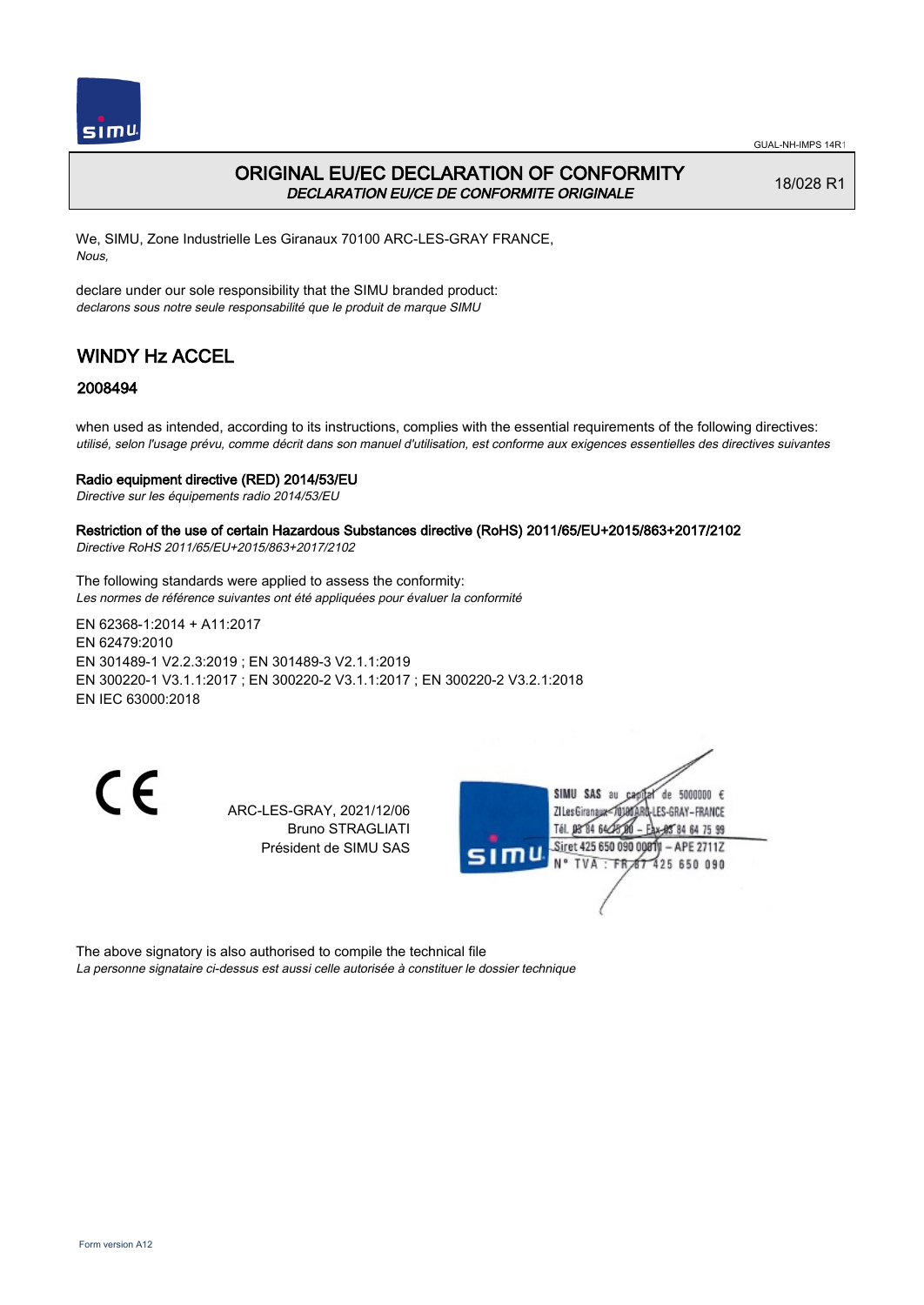

## ORIGINAL EU/EC DECLARATION OF CONFORMITY ORIGINAL EU/EG-KONFORMITÄTSERKLÄRUNG

18/028 R1

We, SIMU, Zone Industrielle Les Giranaux 70100 ARC-LES-GRAY FRANCE, Wir,

declare under our sole responsibility that the SIMU branded product: erklären unter unserer alleinigen Verantwortung, dass das mit der Marke SIMU versehene Produkt

# WINDY Hz ACCEL

## 2008494

when used as intended, according to its instructions, complies with the essential requirements of the following directives: den einschlägigen Bestimmungen der folgenden Richtlinien entspricht, wenn es nach den Anweisungen des Herstellers bestimmungsgemäß verwendet wird

### Radio equipment directive (RED) 2014/53/EU

Funkanlagen-Richtlinie 2014/53/EU

# Restriction of the use of certain Hazardous Substances directive (RoHS) 2011/65/EU+2015/863+2017/2102

RoHS-Richtlinie 2011/65/EU+2015/863+2017/2102

The following standards were applied to assess the conformity: Die Konformität wird durch die Einhaltung folgender Normen nachgewiesen

EN 62368‑1:2014 + A11:2017 EN 62479:2010 EN 301489‑1 V2.2.3:2019 ; EN 301489‑3 V2.1.1:2019 EN 300220‑1 V3.1.1:2017 ; EN 300220‑2 V3.1.1:2017 ; EN 300220‑2 V3.2.1:2018 EN IEC 63000:2018

CE

ARC-LES-GRAY, 2021/12/06 Bruno STRAGLIATI Président de SIMU SAS



The above signatory is also authorised to compile the technical file Die oben genannte Person ist auch bevollmächtigt, die relevanten technischen Unterlagen zusammenzustellen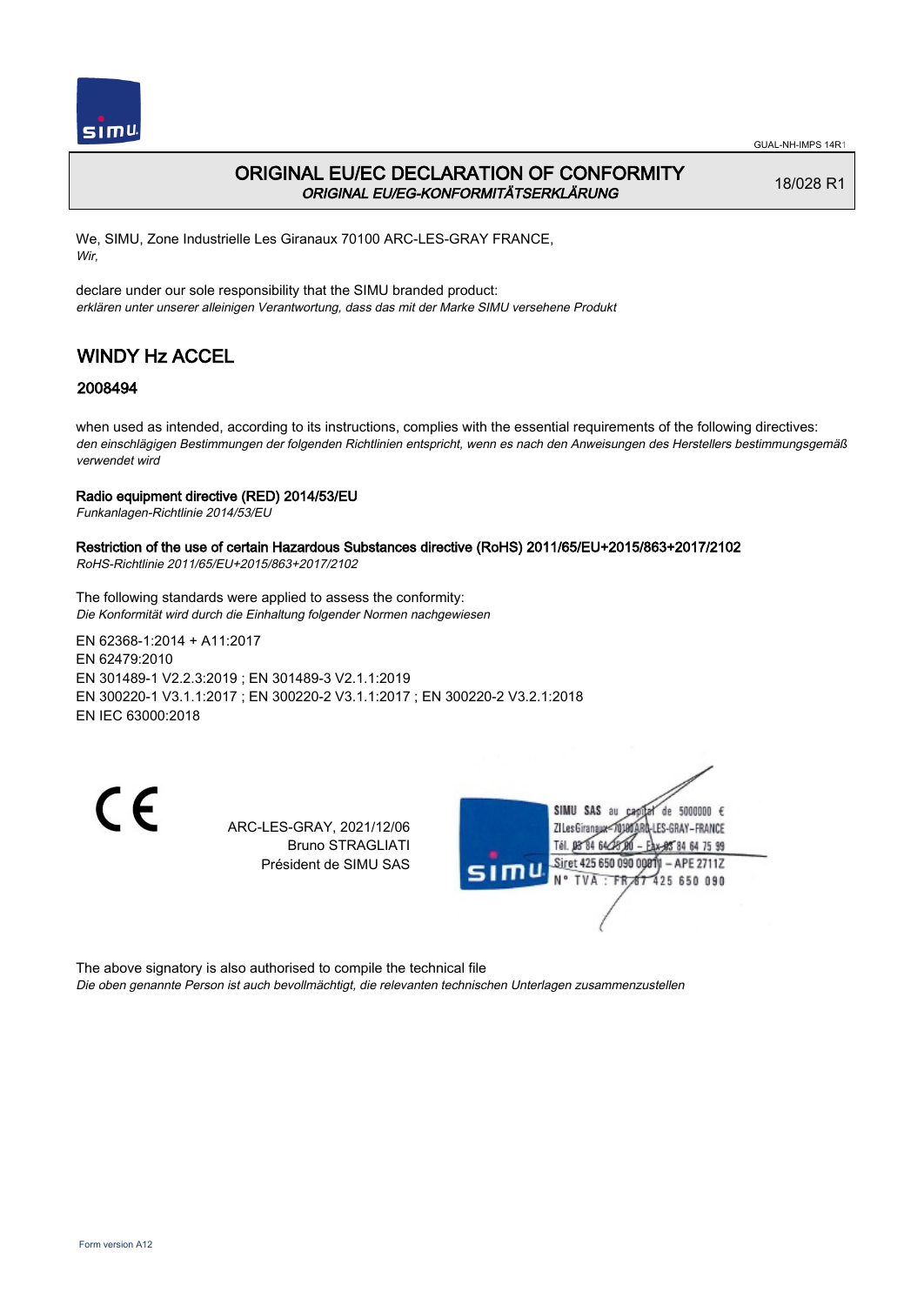

## ORIGINAL EU/EC DECLARATION OF CONFORMITY DECLARACIÓN UE/CE DE CONFORMIDAD ORIGINAL

18/028 R1

We, SIMU, Zone Industrielle Les Giranaux 70100 ARC-LES-GRAY FRANCE, Nosotros,

declare under our sole responsibility that the SIMU branded product: declaramos bajo nuestra única responsabilidad, que los productos de la marca SIMU

# WINDY Hz ACCEL

## 2008494

when used as intended, according to its instructions, complies with the essential requirements of the following directives: cuando se utilizan según el uso previsto, de conformidad con sus instrucciones, cumplen con los requisitos esenciales de las siguientes directivas

### Radio equipment directive (RED) 2014/53/EU

Directiva equipos radioeléctricos 2014/53/EU

## Restriction of the use of certain Hazardous Substances directive (RoHS) 2011/65/EU+2015/863+2017/2102

Directiva RoHS 2011/65/EU+2015/863+2017/2102

The following standards were applied to assess the conformity: Las siguientes normas de referencia han sido aplicadas para evaluar la conformidad

EN 62368‑1:2014 + A11:2017 EN 62479:2010 EN 301489‑1 V2.2.3:2019 ; EN 301489‑3 V2.1.1:2019 EN 300220‑1 V3.1.1:2017 ; EN 300220‑2 V3.1.1:2017 ; EN 300220‑2 V3.2.1:2018 EN IEC 63000:2018

CE

ARC-LES-GRAY, 2021/12/06 Bruno STRAGLIATI Président de SIMU SAS



The above signatory is also authorised to compile the technical file el firmante, anteriormente mencionado tambien esta facultado para elaborar el expediente tecnico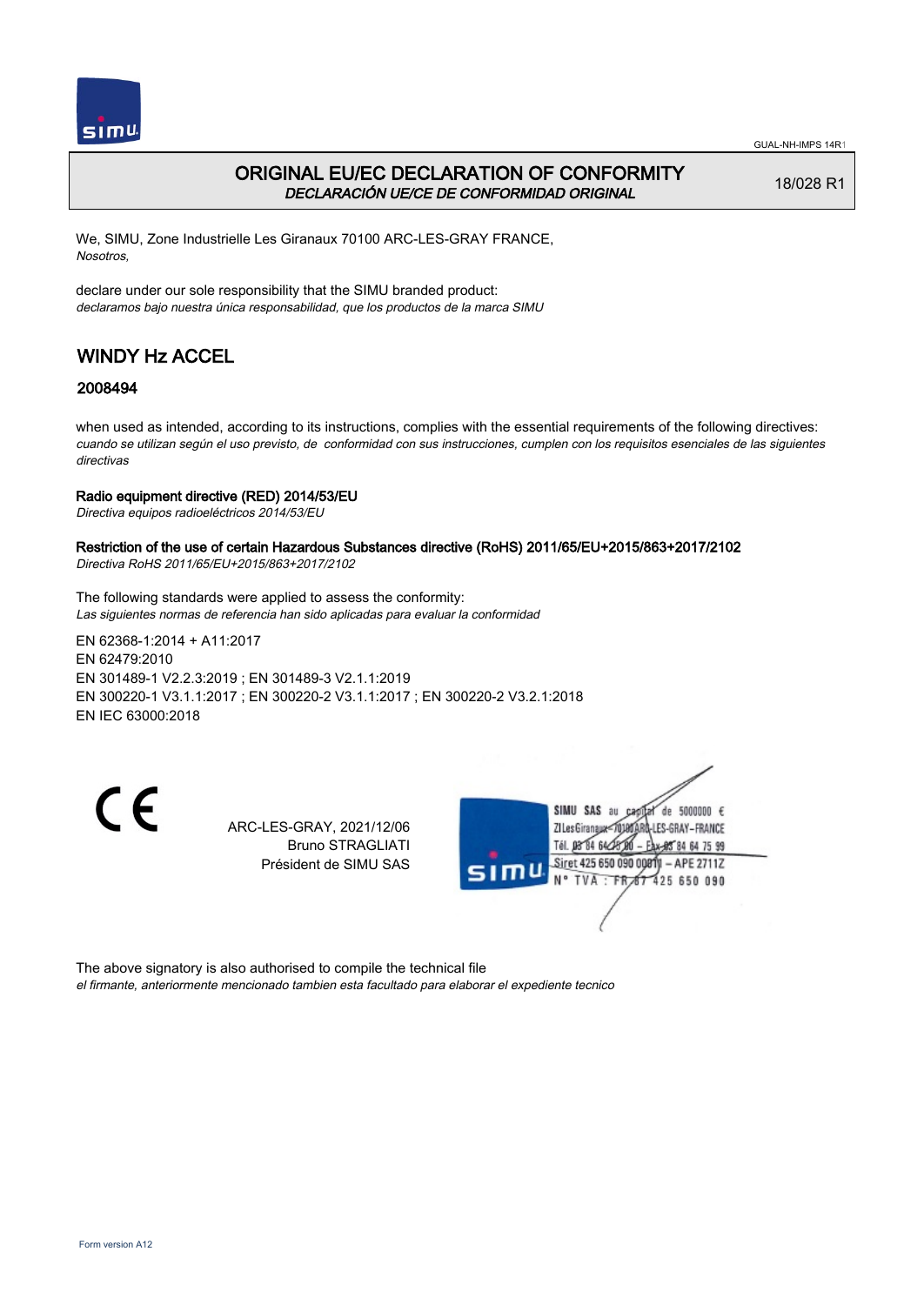

## ORIGINAL EU/EC DECLARATION OF CONFORMITY DICHIARAZIONE DI CONFORMITÀ UE/CE ORIGINALE

18/028 R1

We, SIMU, Zone Industrielle Les Giranaux 70100 ARC-LES-GRAY FRANCE, Noi,

declare under our sole responsibility that the SIMU branded product: dichiariamo sotto la nostra esclusiva responsabilità che l'appareccho di marca SIMU

# WINDY Hz ACCEL

## 2008494

when used as intended, according to its instructions, complies with the essential requirements of the following directives: se utilizzato secondo l'uso previsto, come descritto nel suo manuale d'istruzioni, è conforme ai requisiti essenziali delle seguenti Direttive

### Radio equipment directive (RED) 2014/53/EU

Direttiva apparecchiature radio 2014/53/EU

Restriction of the use of certain Hazardous Substances directive (RoHS) 2011/65/EU+2015/863+2017/2102 Direttiva RoHS 2011/65/EU+2015/863+2017/2102

The following standards were applied to assess the conformity: I seguenti standard di riferimento sono stati applicati per ottenere la conformità

EN 62368‑1:2014 + A11:2017 EN 62479:2010 EN 301489‑1 V2.2.3:2019 ; EN 301489‑3 V2.1.1:2019 EN 300220‑1 V3.1.1:2017 ; EN 300220‑2 V3.1.1:2017 ; EN 300220‑2 V3.2.1:2018 EN IEC 63000:2018

 $\epsilon$ 

ARC-LES-GRAY, 2021/12/06 Bruno STRAGLIATI Président de SIMU SAS



The above signatory is also authorised to compile the technical file Il firmatario è inoltre autorizzato a costituire il fascicolo tecnico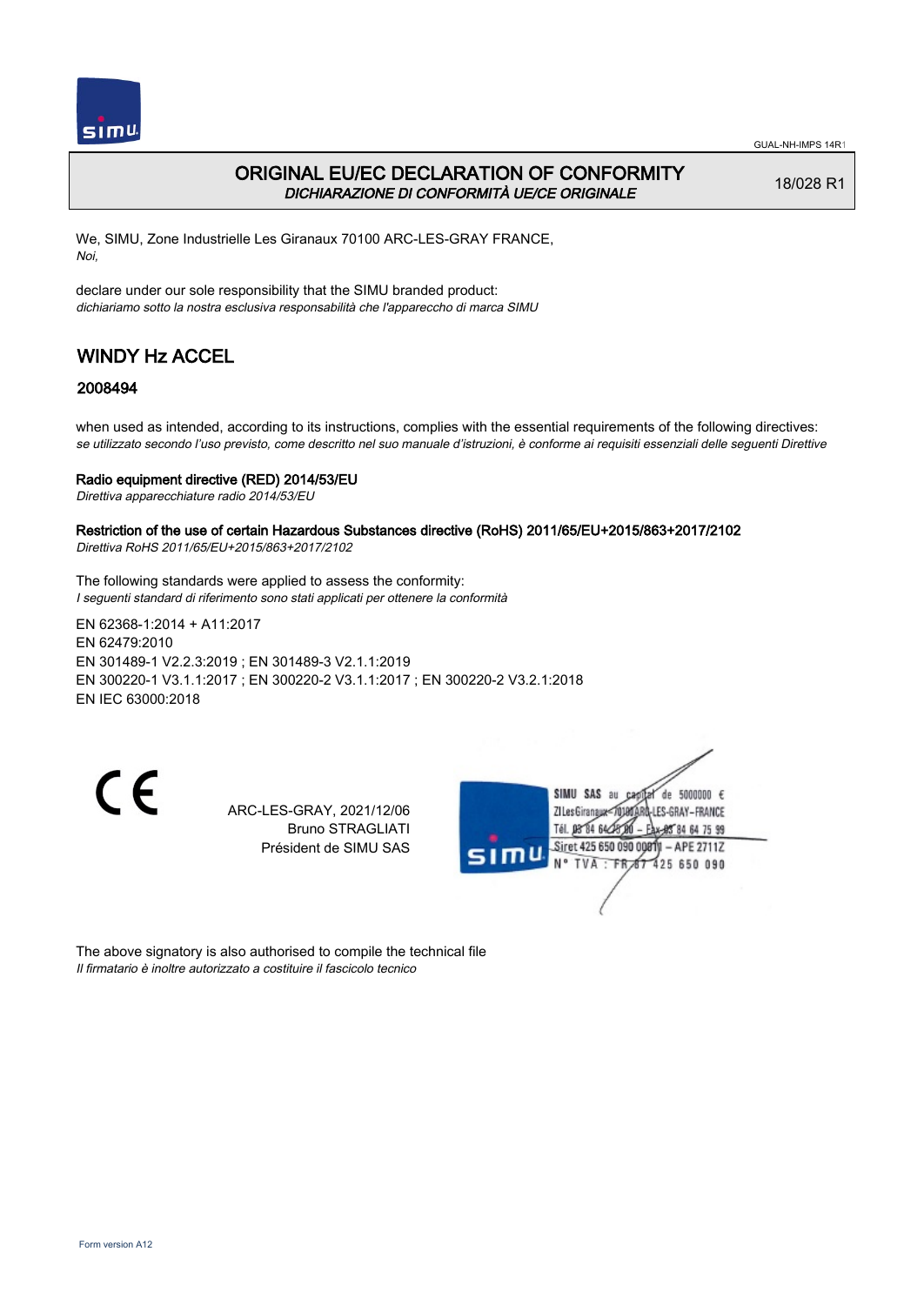

## ORIGINAL EU/EC DECLARATION OF CONFORMITY ОРИГИНАЛНА EU/EC ДЕКЛАРАЦИЯ ЗА СЪОТВЕТСТВИЕ

18/028 R1

We, SIMU, Zone Industrielle Les Giranaux 70100 ARC-LES-GRAY FRANCE, Ние,

declare under our sole responsibility that the SIMU branded product: декларираме на своя лична отговорност, че продукт с търговска марка SIMU

# WINDY Hz ACCEL

## 2008494

when used as intended, according to its instructions, complies with the essential requirements of the following directives: когато се използва съобразно предназначението си и в съответствие с инструкциите е в съответствие с основните изисквания на следните директиви

### Radio equipment directive (RED) 2014/53/EU

Директива за радио оборудване 2014/53/EU

### Restriction of the use of certain Hazardous Substances directive (RoHS) 2011/65/EU+2015/863+2017/2102

RoHS Директива относно ограничението на употребата на определени опасни вещества в електрическото и електронното оборудване 2011/65/EU+2015/863+2017/2102

The following standards were applied to assess the conformity: Следните референтни стандарти са приложени за оценяване на съответствието

EN 62368‑1:2014 + A11:2017 EN 62479:2010 EN 301489‑1 V2.2.3:2019 ; EN 301489‑3 V2.1.1:2019 EN 300220‑1 V3.1.1:2017 ; EN 300220‑2 V3.1.1:2017 ; EN 300220‑2 V3.2.1:2018 EN IEC 63000:2018

 $\epsilon$ 

ARC-LES-GRAY, 2021/12/06 Bruno STRAGLIATI Président de SIMU SAS



The above signatory is also authorised to compile the technical file Гоеподписващия също е упълномощен да съставя техническо досие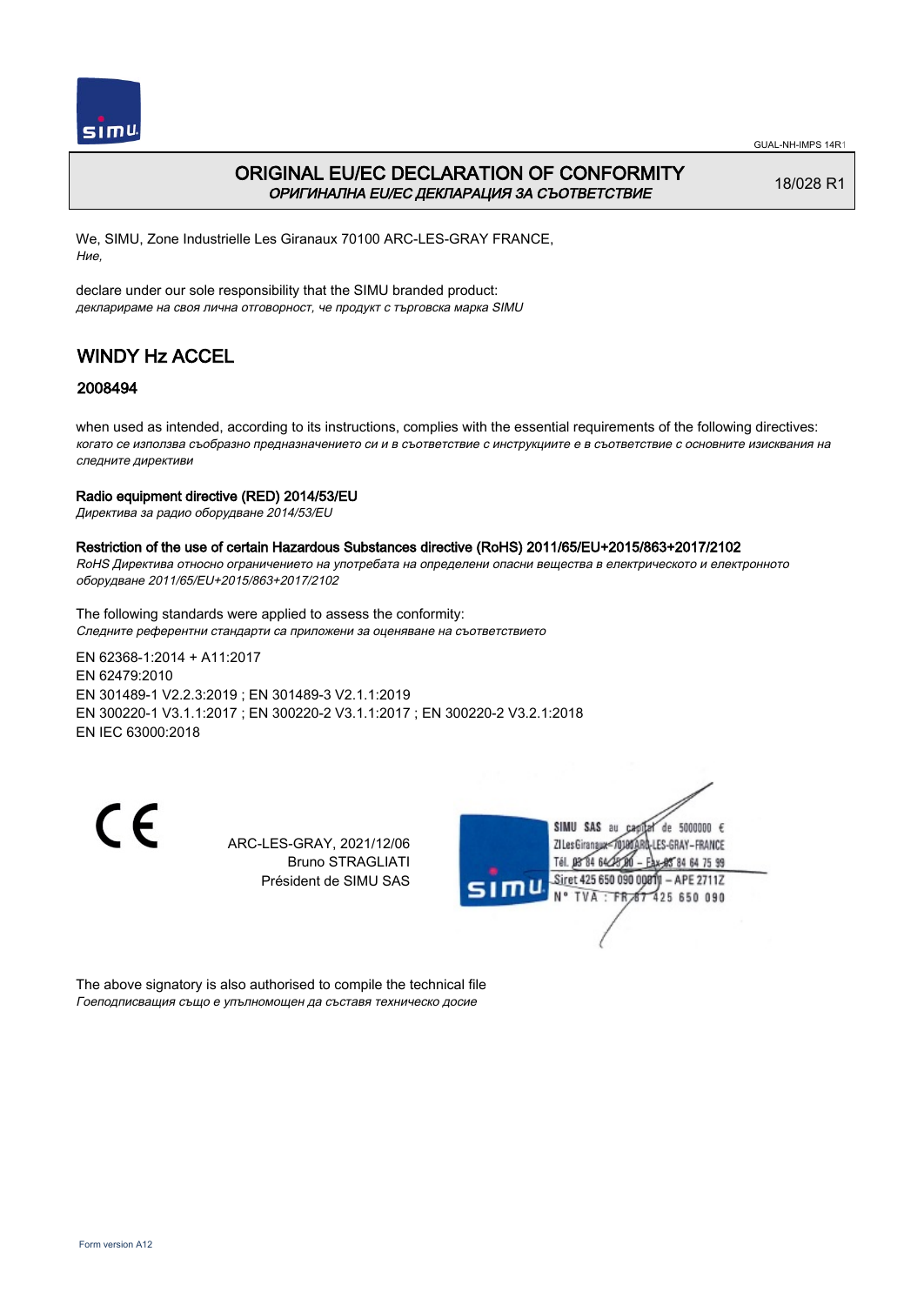

## ORIGINAL EU/EC DECLARATION OF CONFORMITY ORIGINÁLNÍ EU/ES PROHLÁŠENÍ O SHODĚ

18/028 R1

We, SIMU, Zone Industrielle Les Giranaux 70100 ARC-LES-GRAY FRANCE, My,

declare under our sole responsibility that the SIMU branded product: prohlašujeme na svou výlučnou odpovědnost, že výrobek značky SIMU

# WINDY Hz ACCEL

## 2008494

when used as intended, according to its instructions, complies with the essential requirements of the following directives: pokud je používán v souladu s účelem použití a s návodem, splňuje základní požadavky těchto směrnic

### Radio equipment directive (RED) 2014/53/EU

Směrnice o dodávání rádiových zařízení na trh 2014/53/EU

Restriction of the use of certain Hazardous Substances directive (RoHS) 2011/65/EU+2015/863+2017/2102

Směrnice o omezení používání některých nebezpečných látek v elektrických a elektronických zařízeních 2011/65/EU+2015/863+2017/2102

The following standards were applied to assess the conformity: Pro posouzení shody byly použity následující normy

EN 62368‑1:2014 + A11:2017 EN 62479:2010 EN 301489‑1 V2.2.3:2019 ; EN 301489‑3 V2.1.1:2019 EN 300220‑1 V3.1.1:2017 ; EN 300220‑2 V3.1.1:2017 ; EN 300220‑2 V3.2.1:2018 EN IEC 63000:2018

 $\epsilon$ 

ARC-LES-GRAY, 2021/12/06 Bruno STRAGLIATI Président de SIMU SAS



The above signatory is also authorised to compile the technical file Výše uvedená osoba je také osoba pověřená sestavením technické dokumentace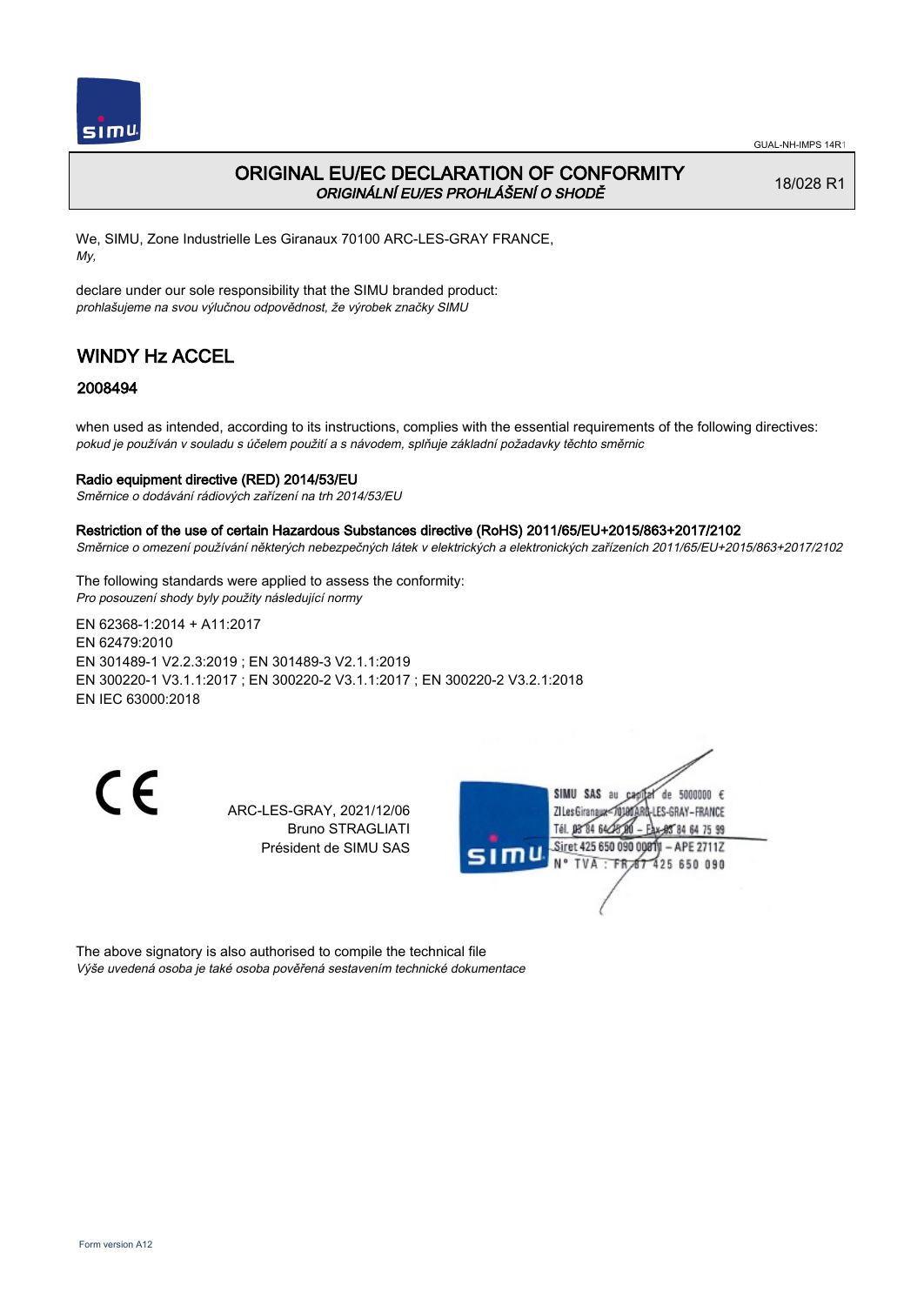

## ORIGINAL EU/EC DECLARATION OF CONFORMITY ORIGINAL EU/EF-OVERENSSTEMMELSESERKLÆRING

18/028 R1

We, SIMU, Zone Industrielle Les Giranaux 70100 ARC-LES-GRAY FRANCE, Vi,

declare under our sole responsibility that the SIMU branded product: erklærer som eneansvarlige, at SIMU mærkede produkter

# WINDY Hz ACCEL

## 2008494

when used as intended, according to its instructions, complies with the essential requirements of the following directives: når det anvendes efter hensigten, efter dennes instrukser, overholder kravene i følgende direktiver

### Radio equipment directive (RED) 2014/53/EU

Radioudstyrsdirektivet 2014/53/EU

#### Restriction of the use of certain Hazardous Substances directive (RoHS) 2011/65/EU+2015/863+2017/2102 RoHS direktiv 2011/65/EU+2015/863+2017/2102

The following standards were applied to assess the conformity: Referencestandarderne der følger blev anvendt til at vurdere overholdelsen

EN 62368‑1:2014 + A11:2017 EN 62479:2010 EN 301489‑1 V2.2.3:2019 ; EN 301489‑3 V2.1.1:2019 EN 300220‑1 V3.1.1:2017 ; EN 300220‑2 V3.1.1:2017 ; EN 300220‑2 V3.2.1:2018 EN IEC 63000:2018

CE

ARC-LES-GRAY, 2021/12/06 Bruno STRAGLIATI Président de SIMU SAS



The above signatory is also authorised to compile the technical file Personen nævnt ovenfor er også godkendt til at udarbejde det tekniske dossier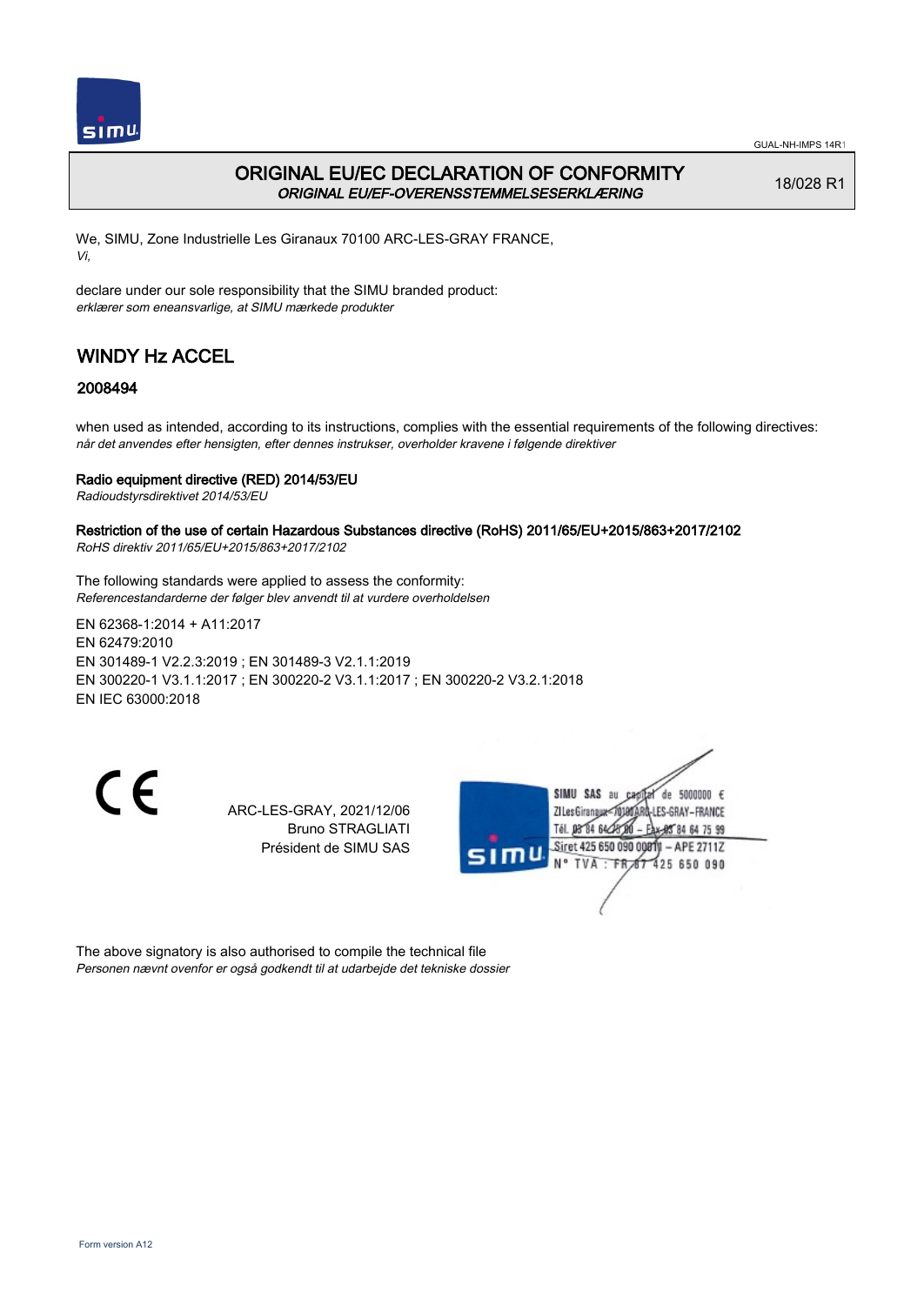

## ORIGINAL EU/EC DECLARATION OF CONFORMITY EL/EK VASTAVUSDEKLARATSIOON

18/028 R1

We, SIMU, Zone Industrielle Les Giranaux 70100 ARC-LES-GRAY FRANCE, Meie,

declare under our sole responsibility that the SIMU branded product: kinnitame kogu vastutusega, et SIMU kaubamärgiga tooted

# WINDY Hz ACCEL

### 2008494

when used as intended, according to its instructions, complies with the essential requirements of the following directives: kui kasutatakse eesmärgipäraselt ja juhiste kohaselt, vastavad käesoleva direktiivi põhinõuetele

### Radio equipment directive (RED) 2014/53/EU

Direktiiv raadioseadmete turul kättesaadavuse kohta 2014/53/EU

#### Restriction of the use of certain Hazardous Substances directive (RoHS) 2011/65/EU+2015/863+2017/2102

RoHs direktiiv ohtlike ainete kasutamise piirangute kohta elektri- ja elektroonikaseadmetes 2011/65/EU+2015/863+2017/2102

The following standards were applied to assess the conformity: Vastavusdeklaratsiooni hindamiseks kasutatakse järgmisi standardeid

EN 62368‑1:2014 + A11:2017 EN 62479:2010 EN 301489‑1 V2.2.3:2019 ; EN 301489‑3 V2.1.1:2019 EN 300220‑1 V3.1.1:2017 ; EN 300220‑2 V3.1.1:2017 ; EN 300220‑2 V3.2.1:2018 EN IEC 63000:2018

CE

ARC-LES-GRAY, 2021/12/06 Bruno STRAGLIATI Président de SIMU SAS



The above signatory is also authorised to compile the technical file Eelpool nimetatud isik on volitatud koostama tehnilist dokumentatsiooni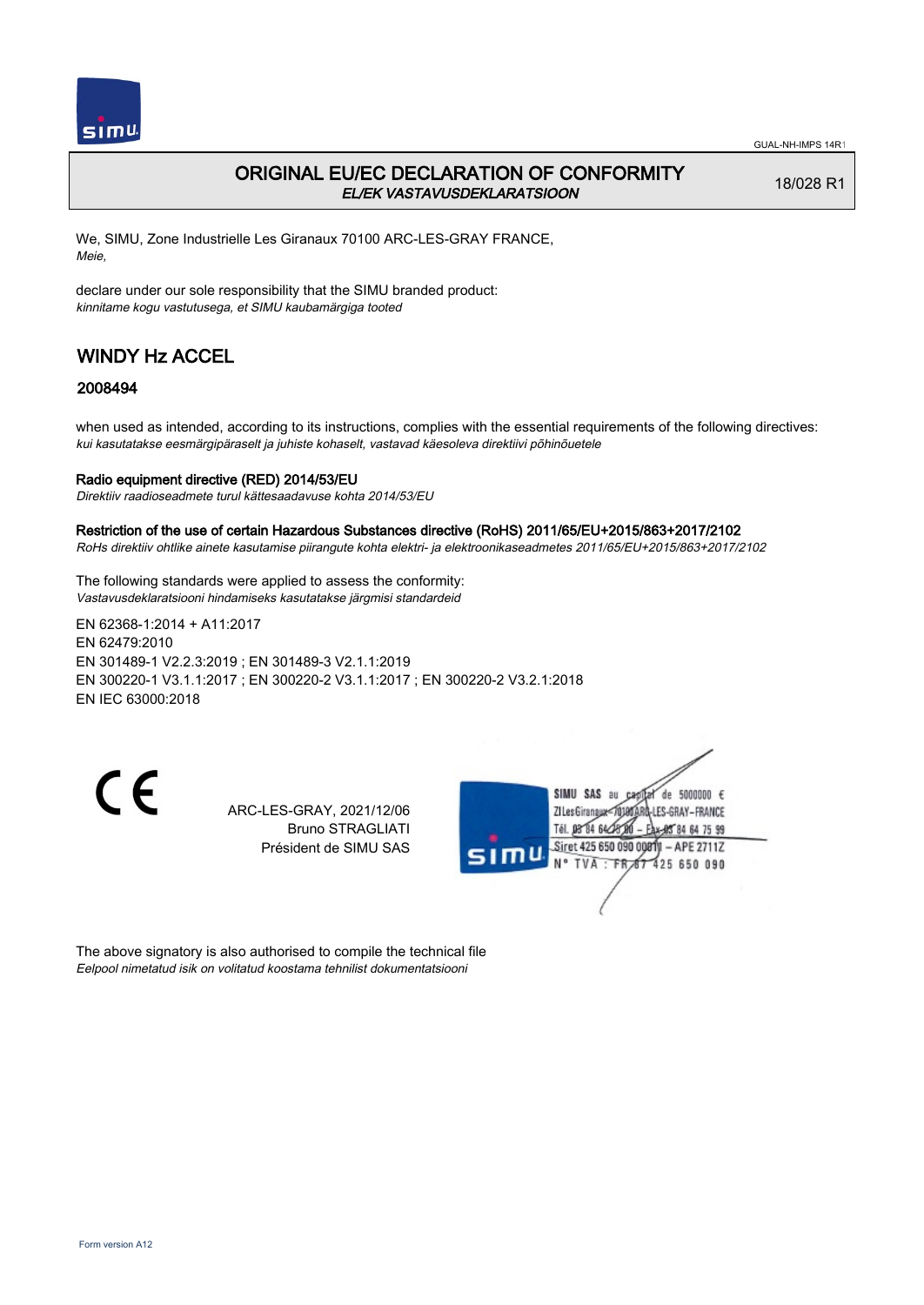

GUAL-NH-IMPS 14R1

## ORIGINAL EU/EC DECLARATION OF CONFORMITY ALKUPERÄISET EU/EY-VAATIMUSTENMUKAISUUSVAKUUTUS

18/028 R1

We, SIMU, Zone Industrielle Les Giranaux 70100 ARC-LES-GRAY FRANCE, Me,

declare under our sole responsibility that the SIMU branded product: vakuutamme omalla vastuullamme, että SIMU merkkituote

# WINDY Hz ACCEL

## 2008494

when used as intended, according to its instructions, complies with the essential requirements of the following directives: kun käytettynä oikein ja sen ohjeiden mukaan, noudattaa seuraavien direktiivien olennaisia vaatimuksia

### Radio equipment directive (RED) 2014/53/EU

Radiolaitteiden direktiivin 2014/53/EU

#### Restriction of the use of certain Hazardous Substances directive (RoHS) 2011/65/EU+2015/863+2017/2102 RoHS direktiivin 2011/65/EU+2015/863+2017/2102

The following standards were applied to assess the conformity: Seuraavia viitestandardeja sovellettiin vaatimustenmukaisuusvakuutusta arvioitaessa

EN 62368‑1:2014 + A11:2017 EN 62479:2010 EN 301489‑1 V2.2.3:2019 ; EN 301489‑3 V2.1.1:2019 EN 300220‑1 V3.1.1:2017 ; EN 300220‑2 V3.1.1:2017 ; EN 300220‑2 V3.2.1:2018 EN IEC 63000:2018

CE

ARC-LES-GRAY, 2021/12/06 Bruno STRAGLIATI Président de SIMU SAS



The above signatory is also authorised to compile the technical file Yllä allekirjoittaja on myös valtuutettu kokoamaan teknisten tiedostojen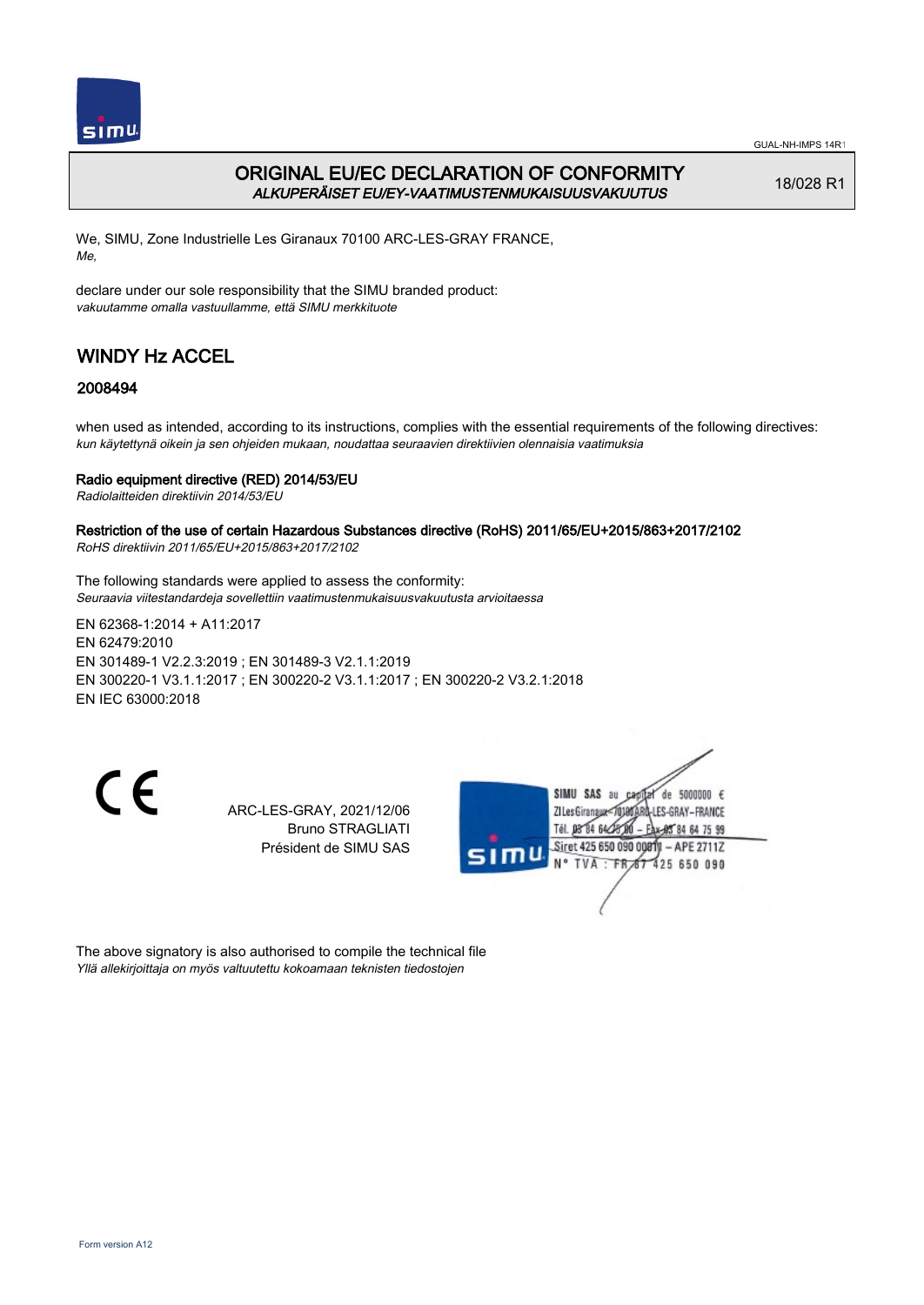

## ORIGINAL EU/EC DECLARATION OF CONFORMITY ΠΡΩΤΟΤΥΠΟ ΔΗΛΩΣΗ ΣΥΜΜΟΡΦΩΣΗΣ ΕΕ/EK

18/028 R1

We, SIMU, Zone Industrielle Les Giranaux 70100 ARC-LES-GRAY FRANCE, εμείς,

declare under our sole responsibility that the SIMU branded product: Δηλώνουμε αναλαμβάνοντας την αποκλειστική ευθύνη ότι το επώνυμο προϊόν SIMU

# WINDY Hz ACCEL

## 2008494

when used as intended, according to its instructions, complies with the essential requirements of the following directives: όταν χρησιμοποιείται όπως έχει προβλεφθεί, σύμφωνα με τις οδηγίες του, συμφωνεί με τις βασικές απαιτήσεις των ακόλουθων οδηγιών

### Radio equipment directive (RED) 2014/53/EU

Οδηγία ραδιοεξοπλισμού 2014/53/EU

#### Restriction of the use of certain Hazardous Substances directive (RoHS) 2011/65/EU+2015/863+2017/2102 Οδηγίας RoHS 2011/65/EU+2015/863+2017/2102

The following standards were applied to assess the conformity: Τα πρότυπα αναφοράς που ακολουθούν εφαρμόστηκαν με σκοπό την αξιολόγηση της συμμόρφωσης

EN 62368‑1:2014 + A11:2017 EN 62479:2010 EN 301489‑1 V2.2.3:2019 ; EN 301489‑3 V2.1.1:2019 EN 300220‑1 V3.1.1:2017 ; EN 300220‑2 V3.1.1:2017 ; EN 300220‑2 V3.2.1:2018 EN IEC 63000:2018

C E

ARC-LES-GRAY, 2021/12/06 Bruno STRAGLIATI Président de SIMU SAS



The above signatory is also authorised to compile the technical file

Το πρόσωπο που αναφέρεται παραπάνω είναι επίσης εξουσιοδοτημένο να καταρτίσει τον τεχνικό φάκελο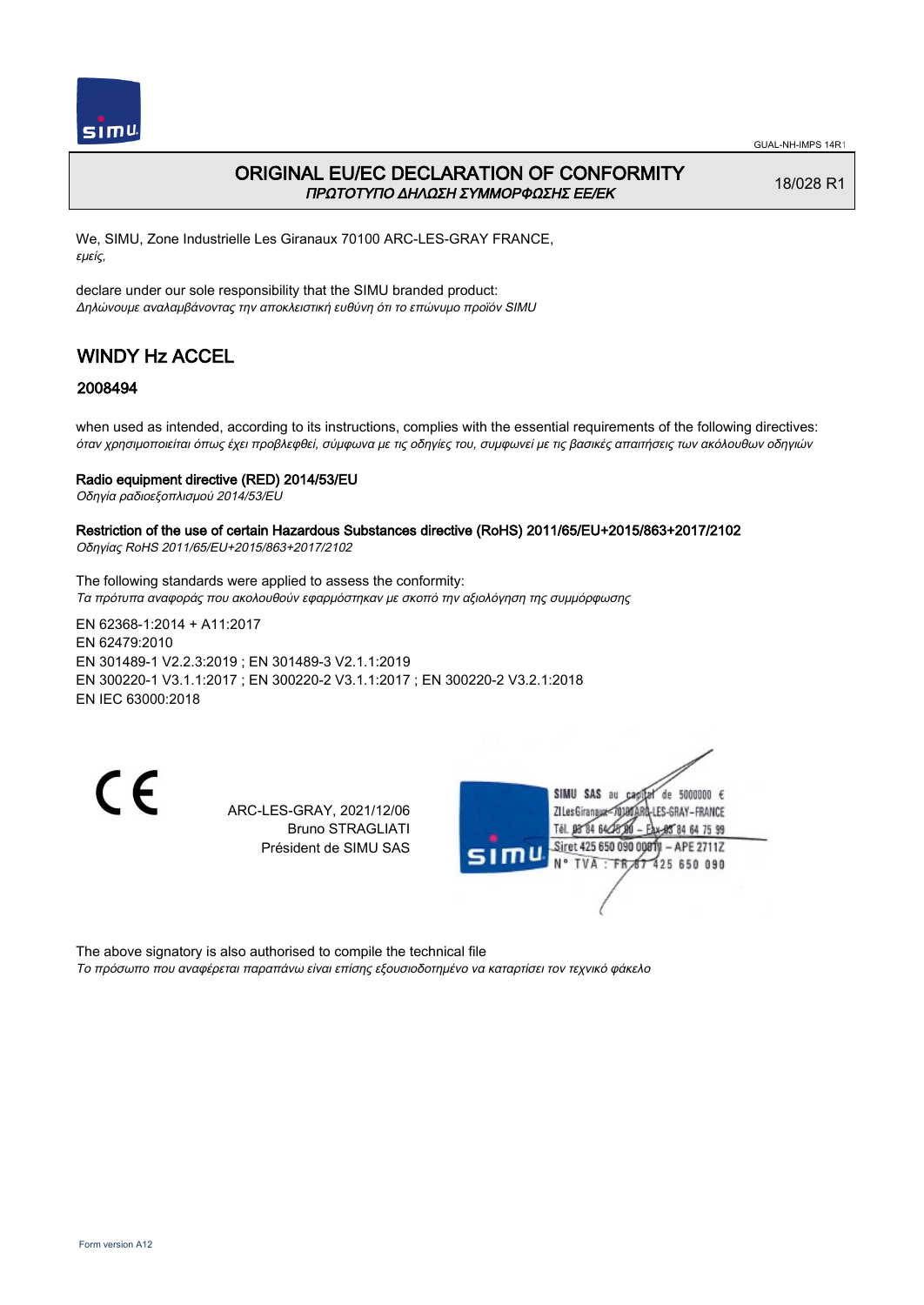

## ORIGINAL EU/EC DECLARATION OF CONFORMITY ORGINALNA EU/EC DEKLARACIJA O USKLAĐENOSTI

18/028 R1

We, SIMU, Zone Industrielle Les Giranaux 70100 ARC-LES-GRAY FRANCE, Mi,

declare under our sole responsibility that the SIMU branded product: izjavljujemo pod punom odgovornošču da je proizvod marke SIMU

# WINDY Hz ACCEL

## 2008494

when used as intended, according to its instructions, complies with the essential requirements of the following directives: ako se upotrebljava prema namjeni, prema važećim uputama, usklađen sa prijeko potrebnim zahtijevima slijedećih direktiva

### Radio equipment directive (RED) 2014/53/EU

Direktiva za radijsku opremu 2014/53/EU

#### Restriction of the use of certain Hazardous Substances directive (RoHS) 2011/65/EU+2015/863+2017/2102 Direktiva RoHS 2011/65/EU+2015/863+2017/2102

The following standards were applied to assess the conformity: Slijedeće reference standarda se primjenjuju da se odredi usklađenost

EN 62368‑1:2014 + A11:2017 EN 62479:2010 EN 301489‑1 V2.2.3:2019 ; EN 301489‑3 V2.1.1:2019 EN 300220‑1 V3.1.1:2017 ; EN 300220‑2 V3.1.1:2017 ; EN 300220‑2 V3.2.1:2018 EN IEC 63000:2018

 $\epsilon$ 

ARC-LES-GRAY, 2021/12/06 Bruno STRAGLIATI Président de SIMU SAS



The above signatory is also authorised to compile the technical file Gore navedeni potpisnik također je ovlašten za sastavljanje tehničkog dokumenta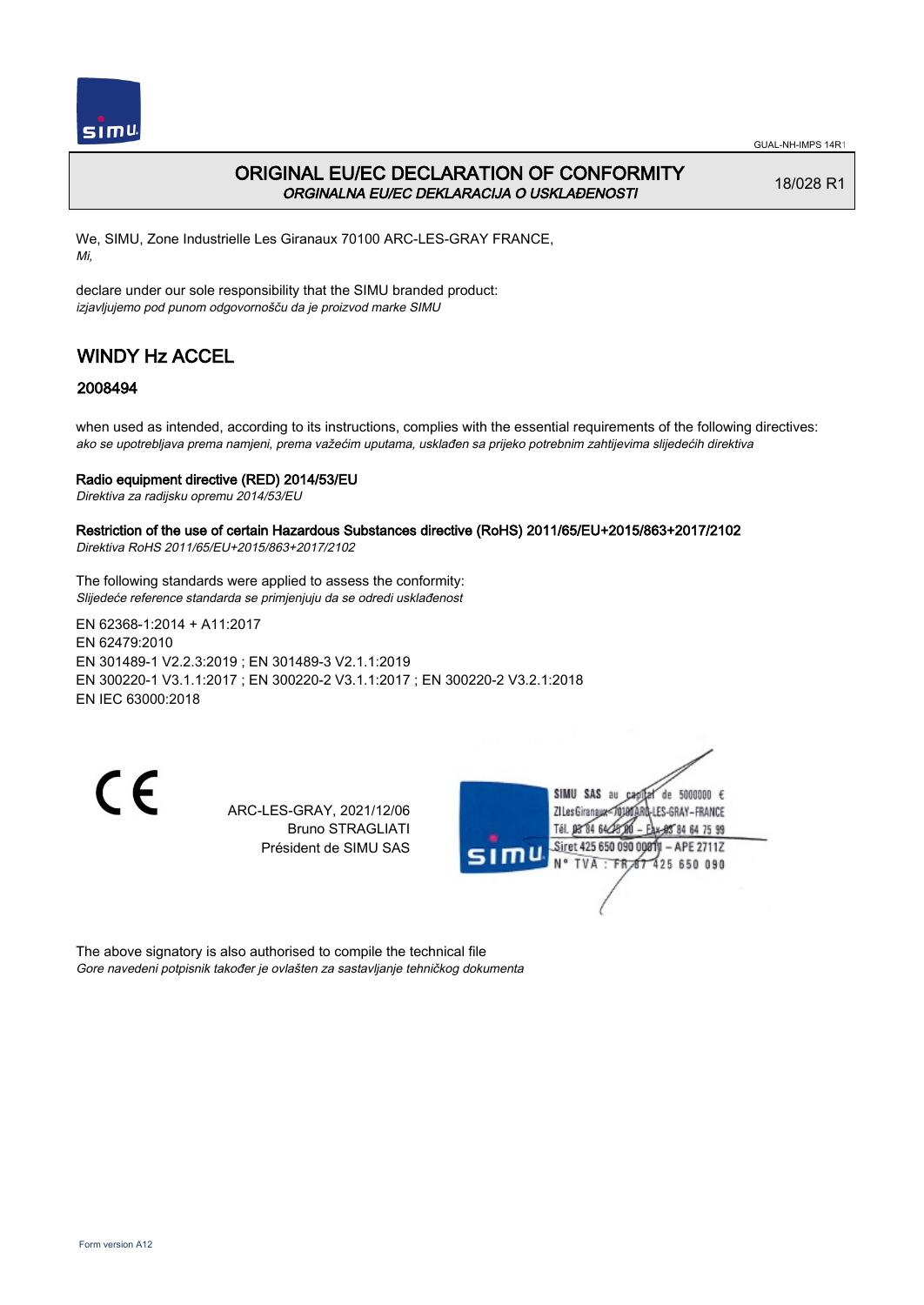

## ORIGINAL EU/EC DECLARATION OF CONFORMITY Eredeti EU/CE Megfelelőségi Nyilatkozat

18/028 R1

We, SIMU, Zone Industrielle Les Giranaux 70100 ARC-LES-GRAY FRANCE, Alulírott,

declare under our sole responsibility that the SIMU branded product: felelősségünk teljes tudatában kijelentjük, hogy a szóban forgó SIMU termék

# WINDY Hz ACCEL

## 2008494

when used as intended, according to its instructions, complies with the essential requirements of the following directives: megfelel, az alábbi irányelvekben megfogalmazott alapvető követelményeknek

### Radio equipment directive (RED) 2014/53/EU

A rádióberendezésekről szóló irányelv 2014/53/EU

Restriction of the use of certain Hazardous Substances directive (RoHS) 2011/65/EU+2015/863+2017/2102 RoHS irányelv 2011/65/EU+2015/863+2017/2102

The following standards were applied to assess the conformity: A megfelelőség biztosításának érdekében az alábbi szabványok kerültek alkalmazásra

EN 62368‑1:2014 + A11:2017 EN 62479:2010 EN 301489‑1 V2.2.3:2019 ; EN 301489‑3 V2.1.1:2019 EN 300220‑1 V3.1.1:2017 ; EN 300220‑2 V3.1.1:2017 ; EN 300220‑2 V3.2.1:2018 EN IEC 63000:2018

C E

ARC-LES-GRAY, 2021/12/06 Bruno STRAGLIATI Président de SIMU SAS



The above signatory is also authorised to compile the technical file A fent említett aláíró is jogosult a műszaki dokumentáció összeállítására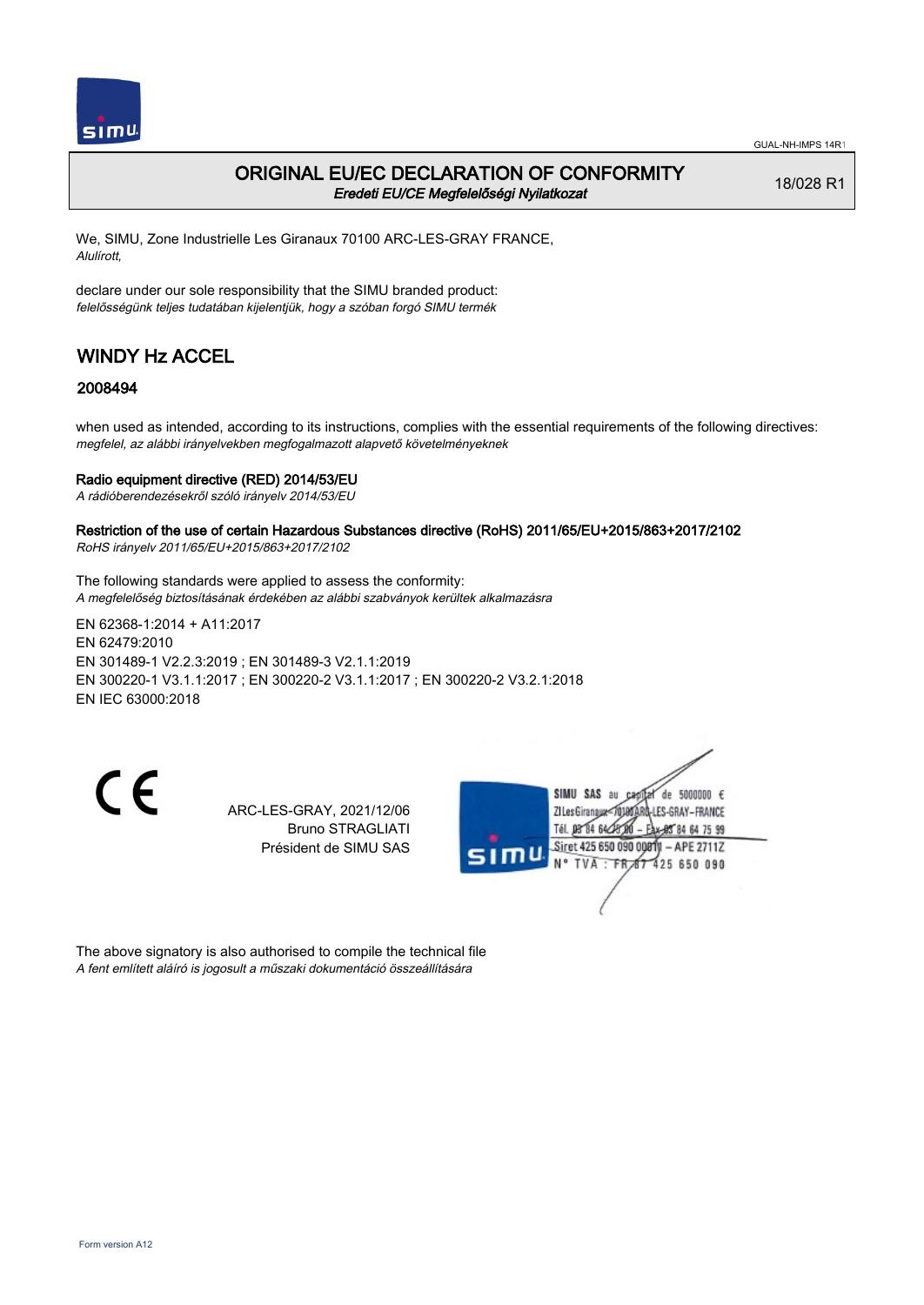

## ORIGINAL EU/EC DECLARATION OF CONFORMITY ORIGINALI ES/EB ATITIKTIES DEKLARACIJA

18/028 R1

We, SIMU, Zone Industrielle Les Giranaux 70100 ARC-LES-GRAY FRANCE, Mes,

declare under our sole responsibility that the SIMU branded product: atsakingai deklaruojame, kad SIMU kompanijos produktas

# WINDY Hz ACCEL

## 2008494

when used as intended, according to its instructions, complies with the essential requirements of the following directives: naudojamas pagal paskirtį, pagal gamintojo instrukcijas, atitinka esminius šių Direktyvų reikalavimus

### Radio equipment directive (RED) 2014/53/EU

Radijo ryšio įrenginių direktyva 2014/53/EU

#### Restriction of the use of certain Hazardous Substances directive (RoHS) 2011/65/EU+2015/863+2017/2102 PMNA (RoHS) direktyva 2011/65/EU+2015/863+2017/2102

The following standards were applied to assess the conformity: Įverinti deklaruojamą atitiktį buvo taikomi toliau nurodyti standartai

EN 62368‑1:2014 + A11:2017 EN 62479:2010 EN 301489‑1 V2.2.3:2019 ; EN 301489‑3 V2.1.1:2019 EN 300220‑1 V3.1.1:2017 ; EN 300220‑2 V3.1.1:2017 ; EN 300220‑2 V3.2.1:2018 EN IEC 63000:2018

 $\epsilon$ 

ARC-LES-GRAY, 2021/12/06 Bruno STRAGLIATI Président de SIMU SAS



The above signatory is also authorised to compile the technical file Asmuo, pasirašęs šią deklaraciją, taip pat turi įgaliojimą sudaryti techninę bylą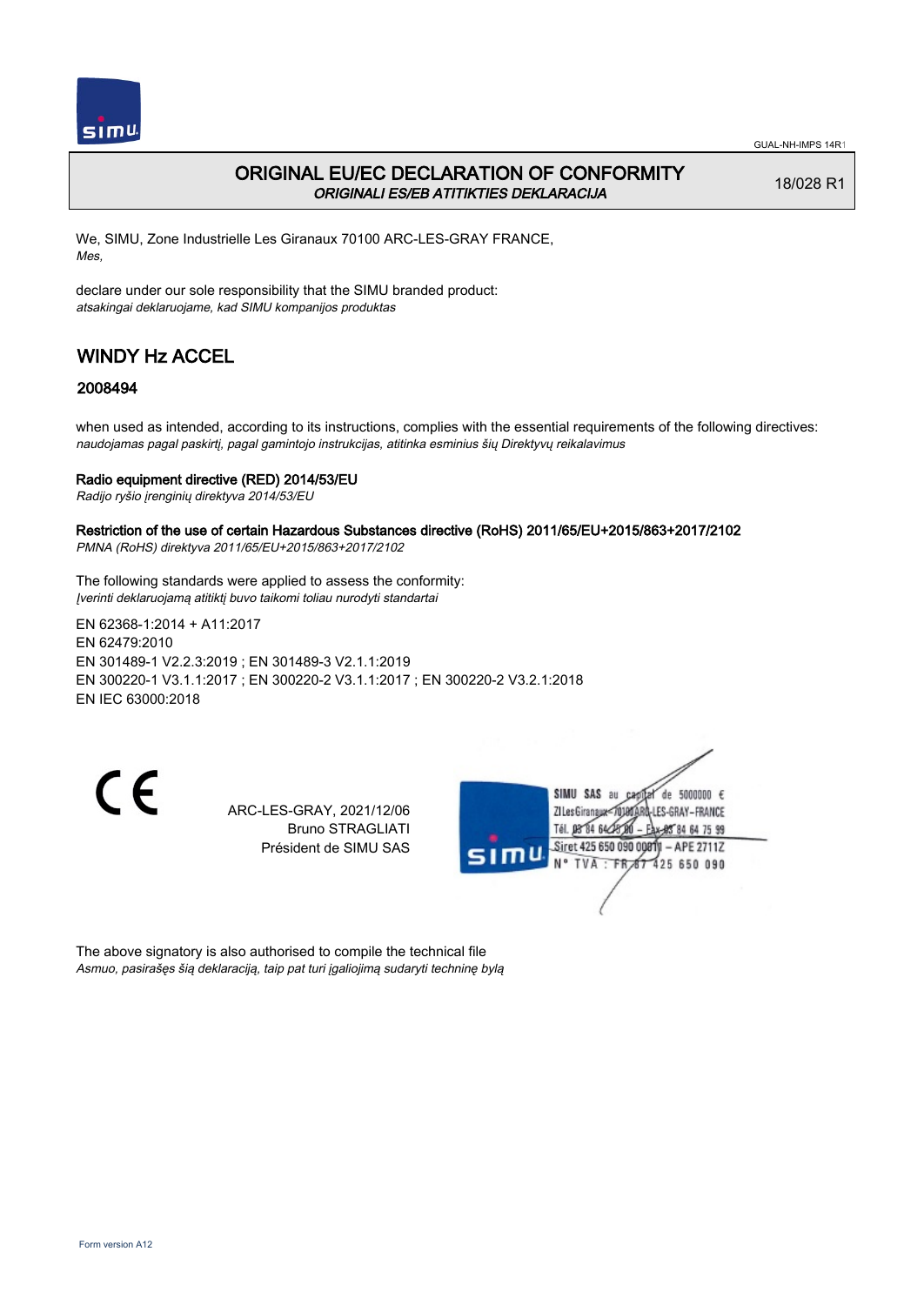

## ORIGINAL EU/EC DECLARATION OF CONFORMITY ES/EK ATBILSTĪBAS DEKLARĀCIJA

18/028 R1

We, SIMU, Zone Industrielle Les Giranaux 70100 ARC-LES-GRAY FRANCE, Mēs,

declare under our sole responsibility that the SIMU branded product: ar pilnu atbildību, apliecinām, ka SIMU zīmola produkti,

# WINDY Hz ACCEL

## 2008494

when used as intended, according to its instructions, complies with the essential requirements of the following directives: ja tie tiek lietoti saskaņā ar norādījumiem, atbilst šo direktīvu pamatprasībām

### Radio equipment directive (RED) 2014/53/EU

Direktīva par radioiekārtu pieejamību tirgū 2014/53/EU

Restriction of the use of certain Hazardous Substances directive (RoHS) 2011/65/EU+2015/863+2017/2102

RoHs Direktīva par dažādu bīstamu vielu izmantošanas ierobežošanu elektriskās un elektroniskās iekārtās 2011/65/EU+2015/863+2017/2102

The following standards were applied to assess the conformity: Atbilstības deklarācijas novērtēšanai tiek pielietoti sekojoši standarti

EN 62368‑1:2014 + A11:2017 EN 62479:2010 EN 301489‑1 V2.2.3:2019 ; EN 301489‑3 V2.1.1:2019 EN 300220‑1 V3.1.1:2017 ; EN 300220‑2 V3.1.1:2017 ; EN 300220‑2 V3.2.1:2018 EN IEC 63000:2018

CE

ARC-LES-GRAY, 2021/12/06 Bruno STRAGLIATI Président de SIMU SAS



The above signatory is also authorised to compile the technical file Iepriekš minētā persona ir pilnvarota sastādīt tehnisko dokumentāciju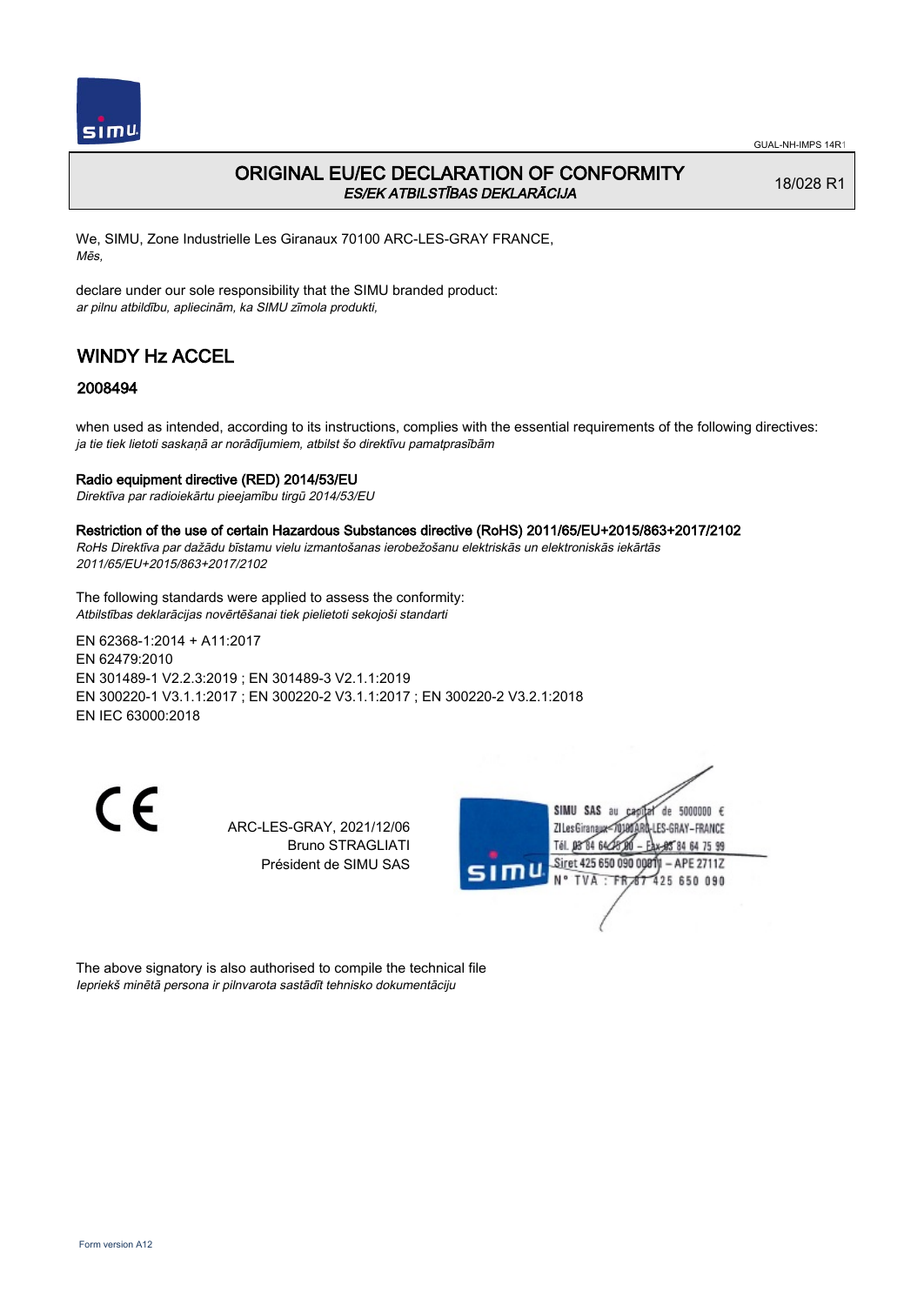

## ORIGINAL EU/EC DECLARATION OF CONFORMITY OORSPRONKELIJKE EU/EG-CONFORMITEITSVERKLARING

18/028 R1

We, SIMU, Zone Industrielle Les Giranaux 70100 ARC-LES-GRAY FRANCE, Wij,

declare under our sole responsibility that the SIMU branded product: verklaren op eigen verantwoordelijkheid dat het produkt van het SIMU

# WINDY Hz ACCEL

## 2008494

when used as intended, according to its instructions, complies with the essential requirements of the following directives: wanneer gebruikt voor de juiste toepassing voldoet aan de essentiële eisen van de volgende richtlijnen

### Radio equipment directive (RED) 2014/53/EU

Richtlijn radioapparatuur 2014/53/EU

#### Restriction of the use of certain Hazardous Substances directive (RoHS) 2011/65/EU+2015/863+2017/2102 RoHS Richtlijn 2011/65/EU+2015/863+2017/2102

The following standards were applied to assess the conformity: De volgende referentiestandaarden worden toegepast om de overeenstemming te evalueren

EN 62368‑1:2014 + A11:2017 EN 62479:2010 EN 301489‑1 V2.2.3:2019 ; EN 301489‑3 V2.1.1:2019 EN 300220‑1 V3.1.1:2017 ; EN 300220‑2 V3.1.1:2017 ; EN 300220‑2 V3.2.1:2018 EN IEC 63000:2018

 $\epsilon$ 

ARC-LES-GRAY, 2021/12/06 Bruno STRAGLIATI Président de SIMU SAS



The above signatory is also authorised to compile the technical file De bovengenoemde persoon is ook bevoegd om het technisch dossier samen te stellen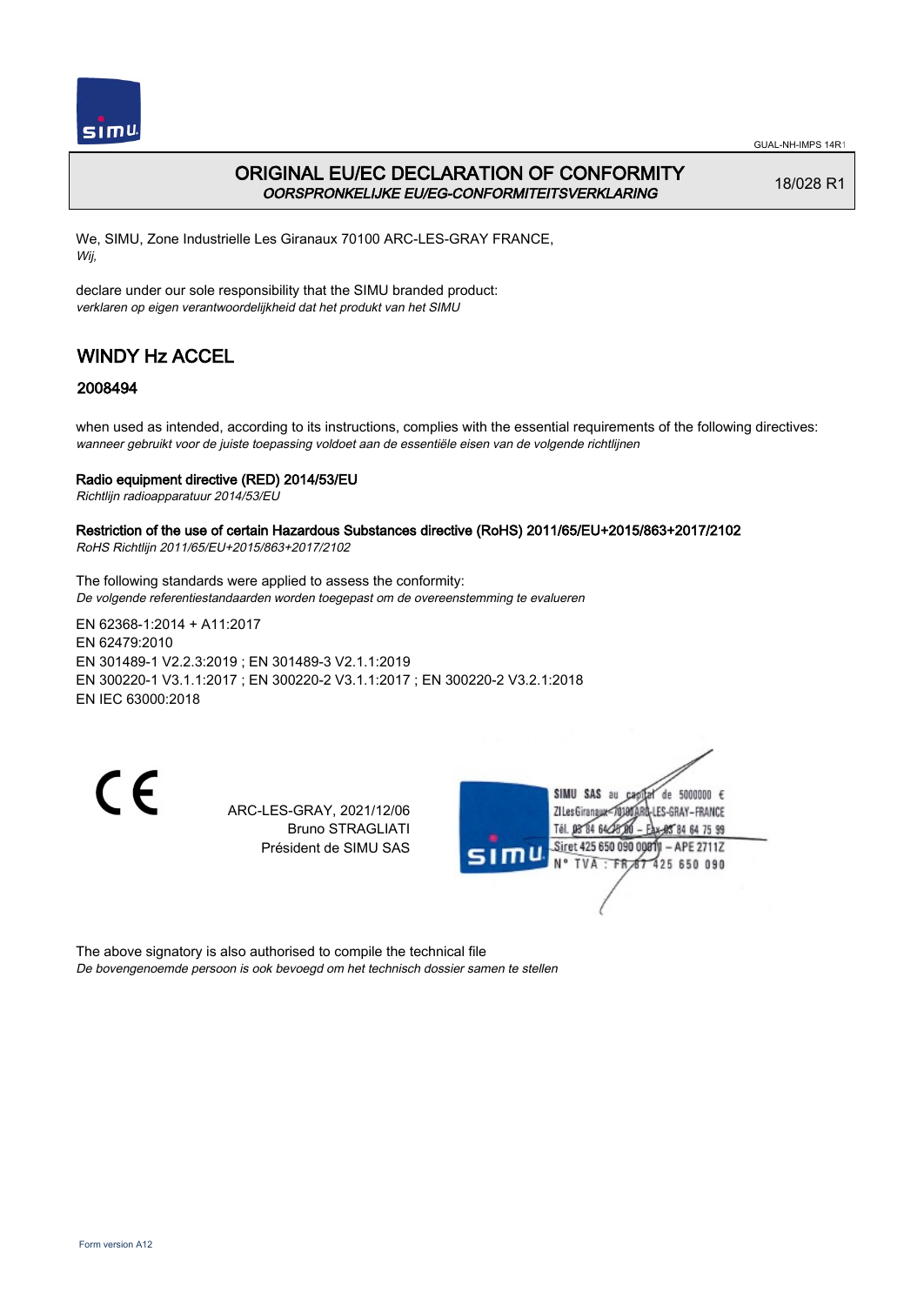

## ORIGINAL EU/EC DECLARATION OF CONFORMITY ORIGINAL EU / CE - ERKLÆRING

18/028 R1

We, SIMU, Zone Industrielle Les Giranaux 70100 ARC-LES-GRAY FRANCE, Vi,

declare under our sole responsibility that the SIMU branded product: erklærer under vårt eneansvar at SIMU merket produkt

# WINDY Hz ACCEL

## 2008494

when used as intended, according to its instructions, complies with the essential requirements of the following directives: når de brukes som forutsatt, i henhold til sin instruks, i samsvar med de grunnlegende kravene i følgende direktiver

### Radio equipment directive (RED) 2014/53/EU

Radioutstyr direktivet 2014/53/EU

#### Restriction of the use of certain Hazardous Substances directive (RoHS) 2011/65/EU+2015/863+2017/2102 RoHS-direktivet 2011/65/EU+2015/863+2017/2102

The following standards were applied to assess the conformity: Følgende referansestandarder ble brukt for å vurdere samsvar

EN 62368‑1:2014 + A11:2017 EN 62479:2010 EN 301489‑1 V2.2.3:2019 ; EN 301489‑3 V2.1.1:2019 EN 300220‑1 V3.1.1:2017 ; EN 300220‑2 V3.1.1:2017 ; EN 300220‑2 V3.2.1:2018 EN IEC 63000:2018

CE

ARC-LES-GRAY, 2021/12/06 Bruno STRAGLIATI Président de SIMU SAS



The above signatory is also authorised to compile the technical file Ovennevnte underskrevet fullmakt til å utarbeide den tekniske dokumentasjonen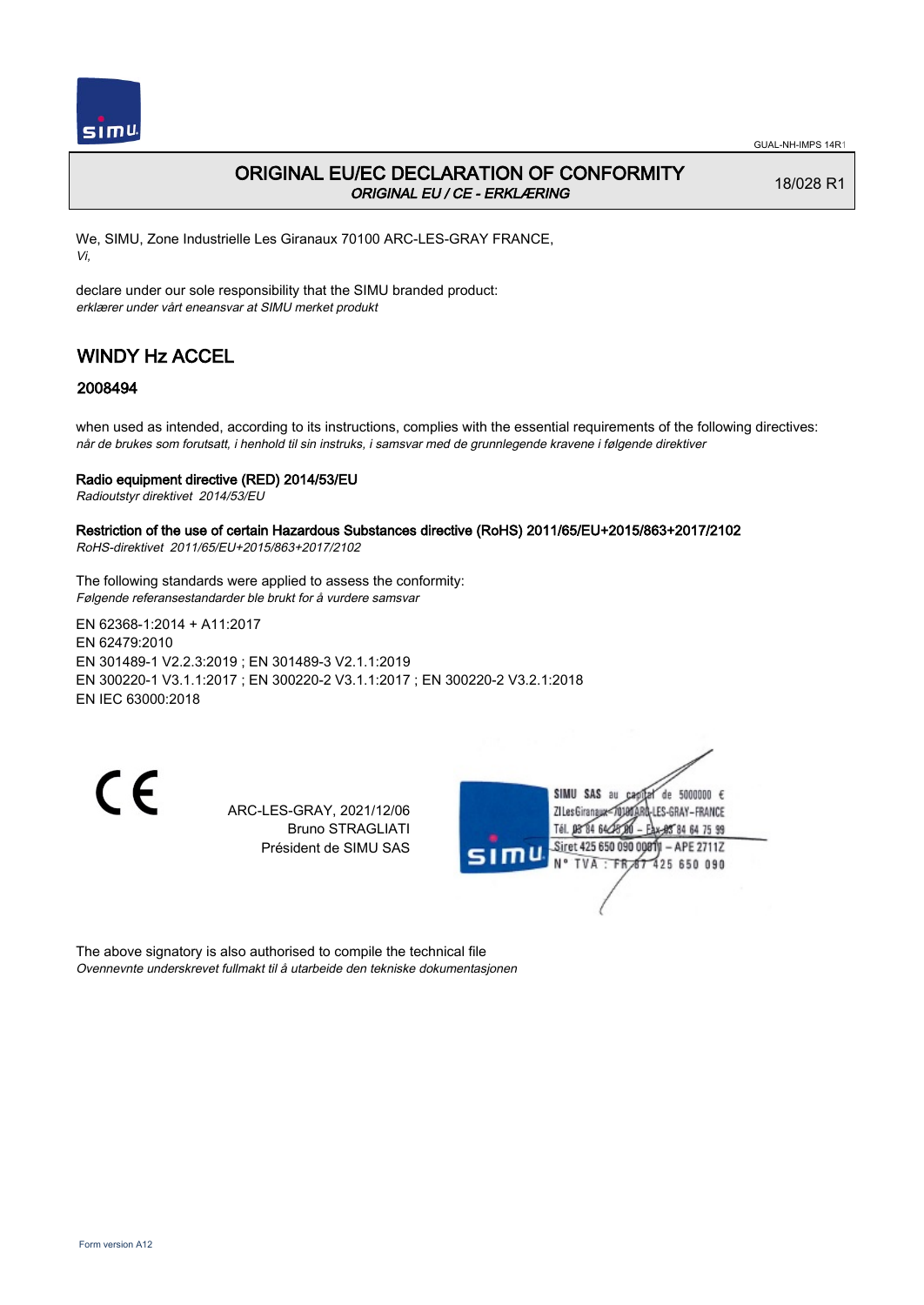

## ORIGINAL EU/EC DECLARATION OF CONFORMITY ORYGINALNA DEKLARACJA ZGODNOŚCI UE/WE

18/028 R1

We, SIMU, Zone Industrielle Les Giranaux 70100 ARC-LES-GRAY FRANCE, My,

declare under our sole responsibility that the SIMU branded product: deklarujemy z pełną odpowiedzialnością, że produkt oznaczony marką SIMU

# WINDY Hz ACCEL

## 2008494

when used as intended, according to its instructions, complies with the essential requirements of the following directives: gdy jest używany zgodnie z przeznaczeniem i instrukcjami, spełnia podstawowe wymagania następujących Dyrektyw

### Radio equipment directive (RED) 2014/53/EU

Dyrektywa o urządzeniach radiowych 2014/53/EU

#### Restriction of the use of certain Hazardous Substances directive (RoHS) 2011/65/EU+2015/863+2017/2102 Dyrektywa RoHS 2011/65/EU+2015/863+2017/2102

The following standards were applied to assess the conformity: Do oceny zgodności zostały zastosowane następujące normy

EN 62368‑1:2014 + A11:2017 EN 62479:2010 EN 301489‑1 V2.2.3:2019 ; EN 301489‑3 V2.1.1:2019 EN 300220‑1 V3.1.1:2017 ; EN 300220‑2 V3.1.1:2017 ; EN 300220‑2 V3.2.1:2018 EN IEC 63000:2018

 $\epsilon$ 

ARC-LES-GRAY, 2021/12/06 Bruno STRAGLIATI Président de SIMU SAS



The above signatory is also authorised to compile the technical file Osoba wskazana powyżej jest również upoważniony do przygotowania dokumentacji technicznej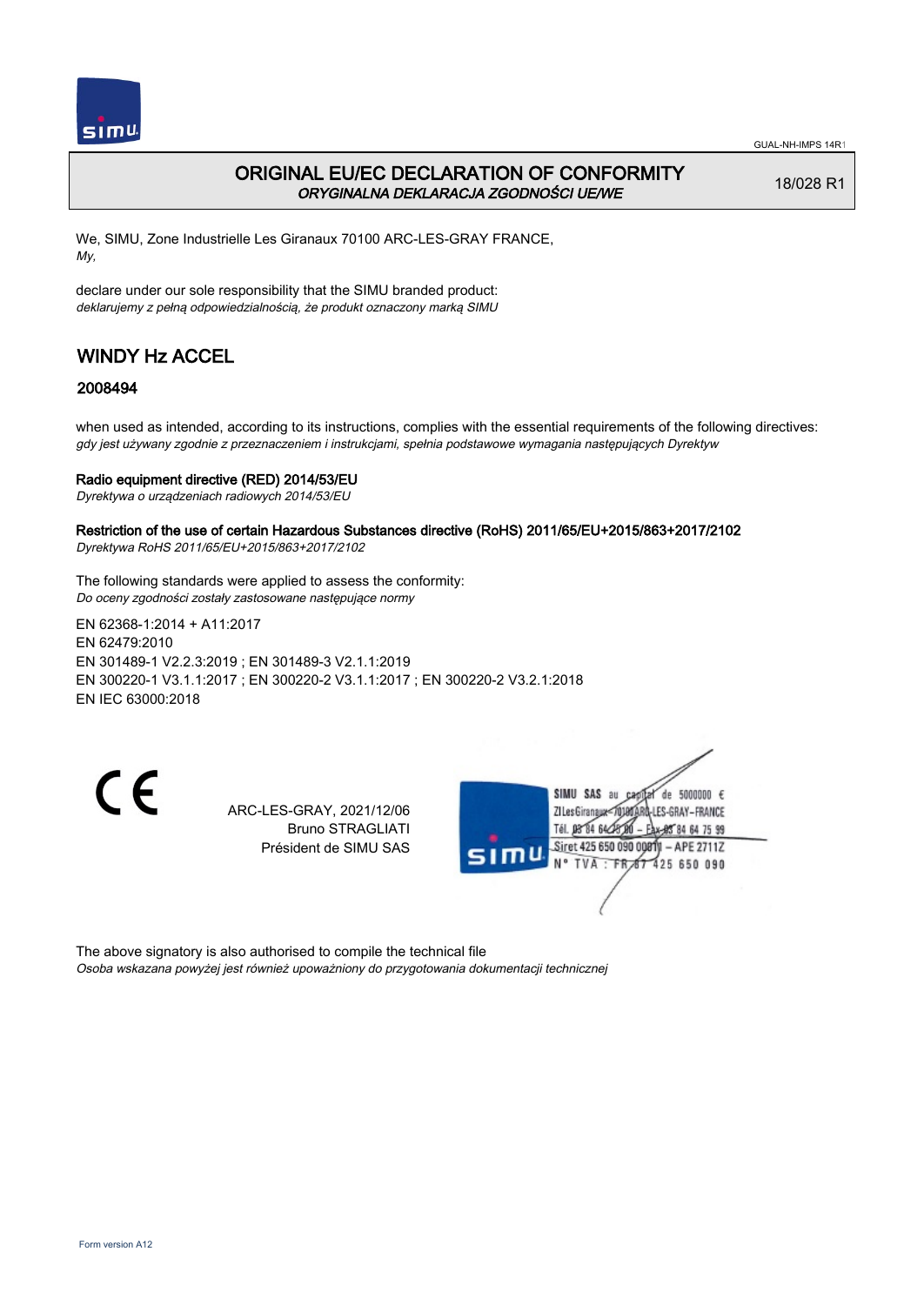

## ORIGINAL EU/EC DECLARATION OF CONFORMITY DECLARAÇÃO UE/CE DE CONFORMIDADE ORIGINAL

18/028 R1

We, SIMU, Zone Industrielle Les Giranaux 70100 ARC-LES-GRAY FRANCE, Nós,

declare under our sole responsibility that the SIMU branded product: declaramos sob nossa única responsabilidade que o dispositivo marca SIMU

# WINDY Hz ACCEL

## 2008494

when used as intended, according to its instructions, complies with the essential requirements of the following directives: Quando utilizado de acordo com sua a aplicação, segundo as suas instruções, cumpre os requisitos essenciais das seguintes diretivas

### Radio equipment directive (RED) 2014/53/EU

Diretiva equipamentos de rádio 2014/53/EU

#### Restriction of the use of certain Hazardous Substances directive (RoHS) 2011/65/EU+2015/863+2017/2102 Diretiva RoHS 2011/65/EU+2015/863+2017/2102

The following standards were applied to assess the conformity: As normas de referência apresentadas em seguida foram aplicadas para avaliar a conformidade

EN 62368‑1:2014 + A11:2017 EN 62479:2010 EN 301489‑1 V2.2.3:2019 ; EN 301489‑3 V2.1.1:2019 EN 300220‑1 V3.1.1:2017 ; EN 300220‑2 V3.1.1:2017 ; EN 300220‑2 V3.2.1:2018 EN IEC 63000:2018

 $\epsilon$ 

ARC-LES-GRAY, 2021/12/06 Bruno STRAGLIATI Président de SIMU SAS



The above signatory is also authorised to compile the technical file A pessoa nomeada acima também está autorizada a compilar o processo técnico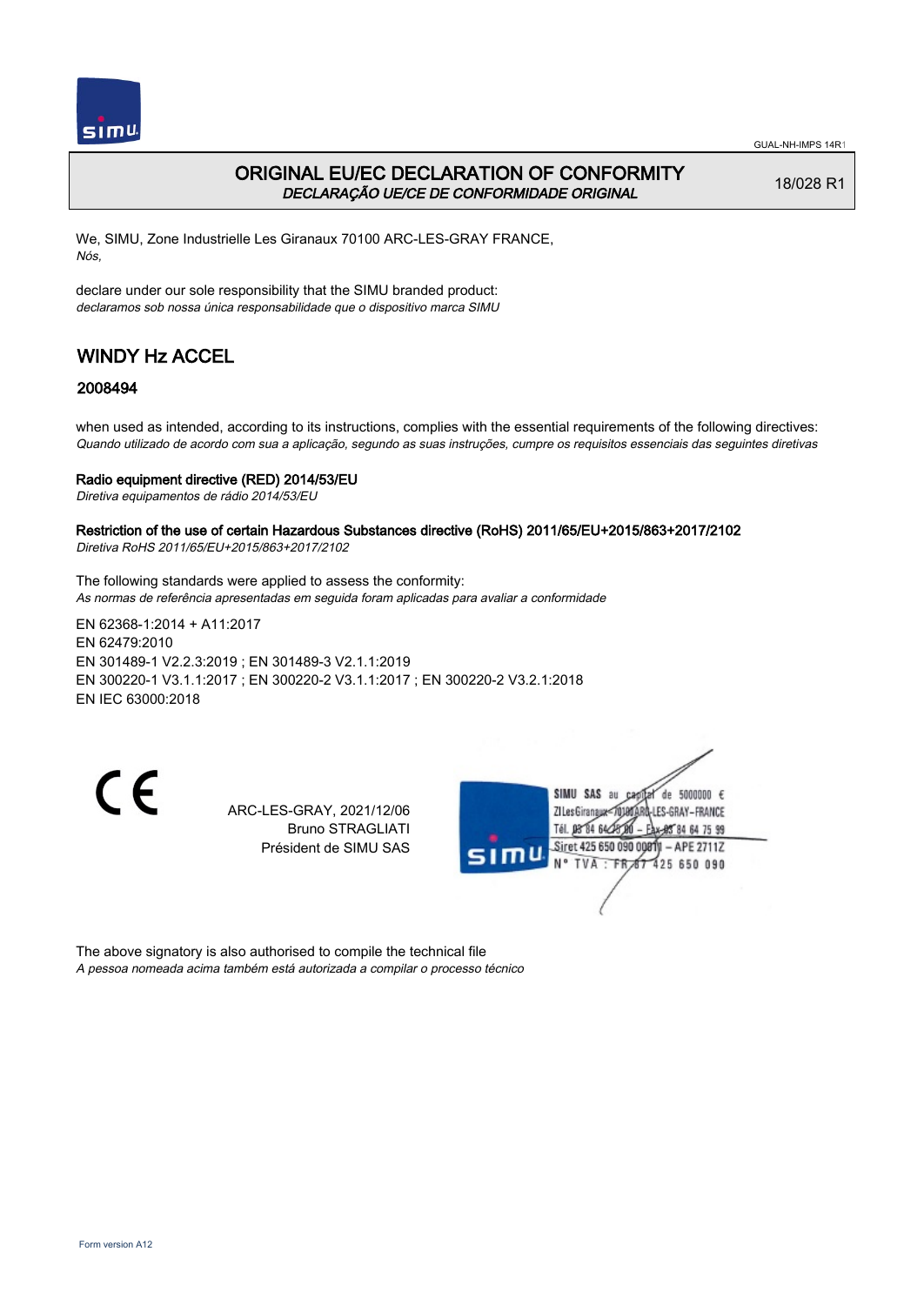

## ORIGINAL EU/EC DECLARATION OF CONFORMITY ORIGINAL EU/EC DECLARAIE DE CONFORMITATE

18/028 R1

We, SIMU, Zone Industrielle Les Giranaux 70100 ARC-LES-GRAY FRANCE, Noi,

declare under our sole responsibility that the SIMU branded product: declarăm pe propria răspundere că produsele marca SIMU

# WINDY Hz ACCEL

## 2008494

when used as intended, according to its instructions, complies with the essential requirements of the following directives: utilizate conform destinaiei lor, aa cum este descris în manualul de utilizare, sunt în conformitate cu cerinele eseniale ale următoarelor directive

### Radio equipment directive (RED) 2014/53/EU

Directiva privind echipamentele radio 2014/53/EU

## Restriction of the use of certain Hazardous Substances directive (RoHS) 2011/65/EU+2015/863+2017/2102

Directiva RoHS 2011/65/EU+2015/863+2017/2102

The following standards were applied to assess the conformity: Următoarele standarde de referină au fost aplicate pentru respectarea conformităii

EN 62368‑1:2014 + A11:2017 EN 62479:2010 EN 301489‑1 V2.2.3:2019 ; EN 301489‑3 V2.1.1:2019 EN 300220‑1 V3.1.1:2017 ; EN 300220‑2 V3.1.1:2017 ; EN 300220‑2 V3.2.1:2018 EN IEC 63000:2018

CE

ARC-LES-GRAY, 2021/12/06 Bruno STRAGLIATI Président de SIMU SAS



The above signatory is also authorised to compile the technical file Semnatarul de mai sus este, de asemenea, autorizat să întocmească dosarul tehnic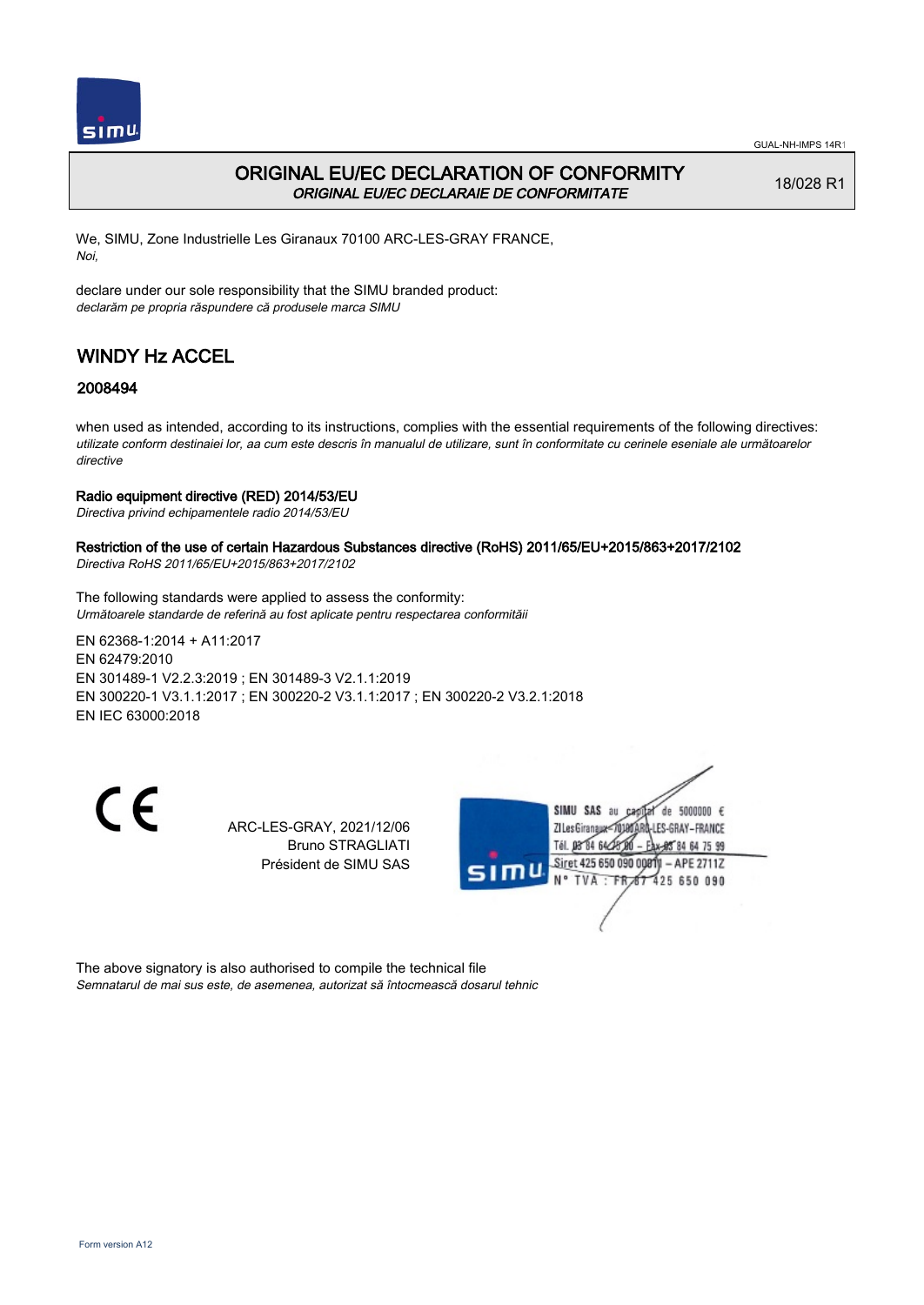

## ORIGINAL EU/EC DECLARATION OF CONFORMITY ORIGINAL EU/EG-FÖRSÄKRAN OM ÖVERENSSTÄMMELSE

18/028 R1

We, SIMU, Zone Industrielle Les Giranaux 70100 ARC-LES-GRAY FRANCE, Vi,

declare under our sole responsibility that the SIMU branded product: försäkrar på eget ansvar att produkten av varumärket SIMU

# WINDY Hz ACCEL

## 2008494

when used as intended, according to its instructions, complies with the essential requirements of the following directives: uppfyller de grundläggande kraven i följande direktiv när den används på det sätt som avses, i enlighet med bruksanvisningen

### Radio equipment directive (RED) 2014/53/EU

Direktivet om radioutrustning 2014/53/EU

Restriction of the use of certain Hazardous Substances directive (RoHS) 2011/65/EU+2015/863+2017/2102 RoHS-direktivet 2011/65/EU+2015/863+2017/2102

The following standards were applied to assess the conformity: Följande referensnormer har tillämpats för att göra en bedömning av överensstämmelsen

EN 62368‑1:2014 + A11:2017 EN 62479:2010 EN 301489‑1 V2.2.3:2019 ; EN 301489‑3 V2.1.1:2019 EN 300220‑1 V3.1.1:2017 ; EN 300220‑2 V3.1.1:2017 ; EN 300220‑2 V3.2.1:2018 EN IEC 63000:2018

 $\epsilon$ 

ARC-LES-GRAY, 2021/12/06 Bruno STRAGLIATI Président de SIMU SAS



The above signatory is also authorised to compile the technical file Den person som anges ovan är också behörig att ställa samman den tekniska dokumentationen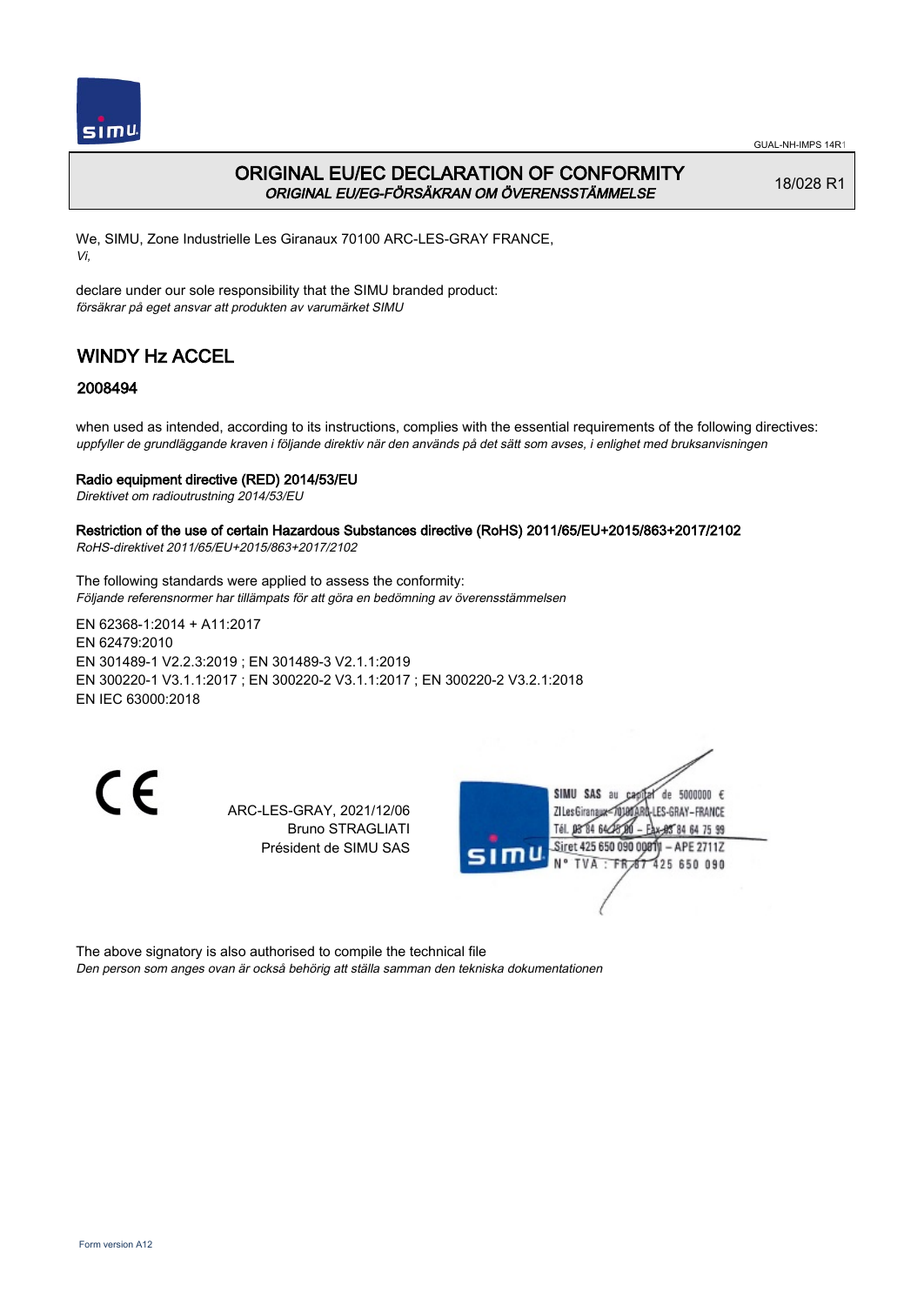

## ORIGINAL EU/EC DECLARATION OF CONFORMITY ORIGINÁLNE VYHLÁSENIE EU/ES O ZHODE

18/028 R1

We, SIMU, Zone Industrielle Les Giranaux 70100 ARC-LES-GRAY FRANCE, My,

declare under our sole responsibility that the SIMU branded product: vyhlasujeme na svoju výlučnú zodpovednosť, že výrobok značky SIMU

# WINDY Hz ACCEL

## 2008494

when used as intended, according to its instructions, complies with the essential requirements of the following directives: ak je používaný v súlade s účelom použitia a s návodom, spĺňa základné požiadavky týchto smerníc

### Radio equipment directive (RED) 2014/53/EU

Smernica o sprístupňovaniu rádiových zariadení na trhu 2014/53/EU

#### Restriction of the use of certain Hazardous Substances directive (RoHS) 2011/65/EU+2015/863+2017/2102

Smernica o obmedzení používania určitých nebezpečných látok v elektrických a elektronických zariadeniach 2011/65/EU+2015/863+2017/2102

The following standards were applied to assess the conformity: Pre posúdenie zhody boli použité následujúce normy

EN 62368‑1:2014 + A11:2017 EN 62479:2010 EN 301489‑1 V2.2.3:2019 ; EN 301489‑3 V2.1.1:2019 EN 300220‑1 V3.1.1:2017 ; EN 300220‑2 V3.1.1:2017 ; EN 300220‑2 V3.2.1:2018 EN IEC 63000:2018

CE

ARC-LES-GRAY, 2021/12/06 Bruno STRAGLIATI Président de SIMU SAS



The above signatory is also authorised to compile the technical file uvedená osoba je tiež osoba zodpovedná za vypracovanie technickej dokumentácie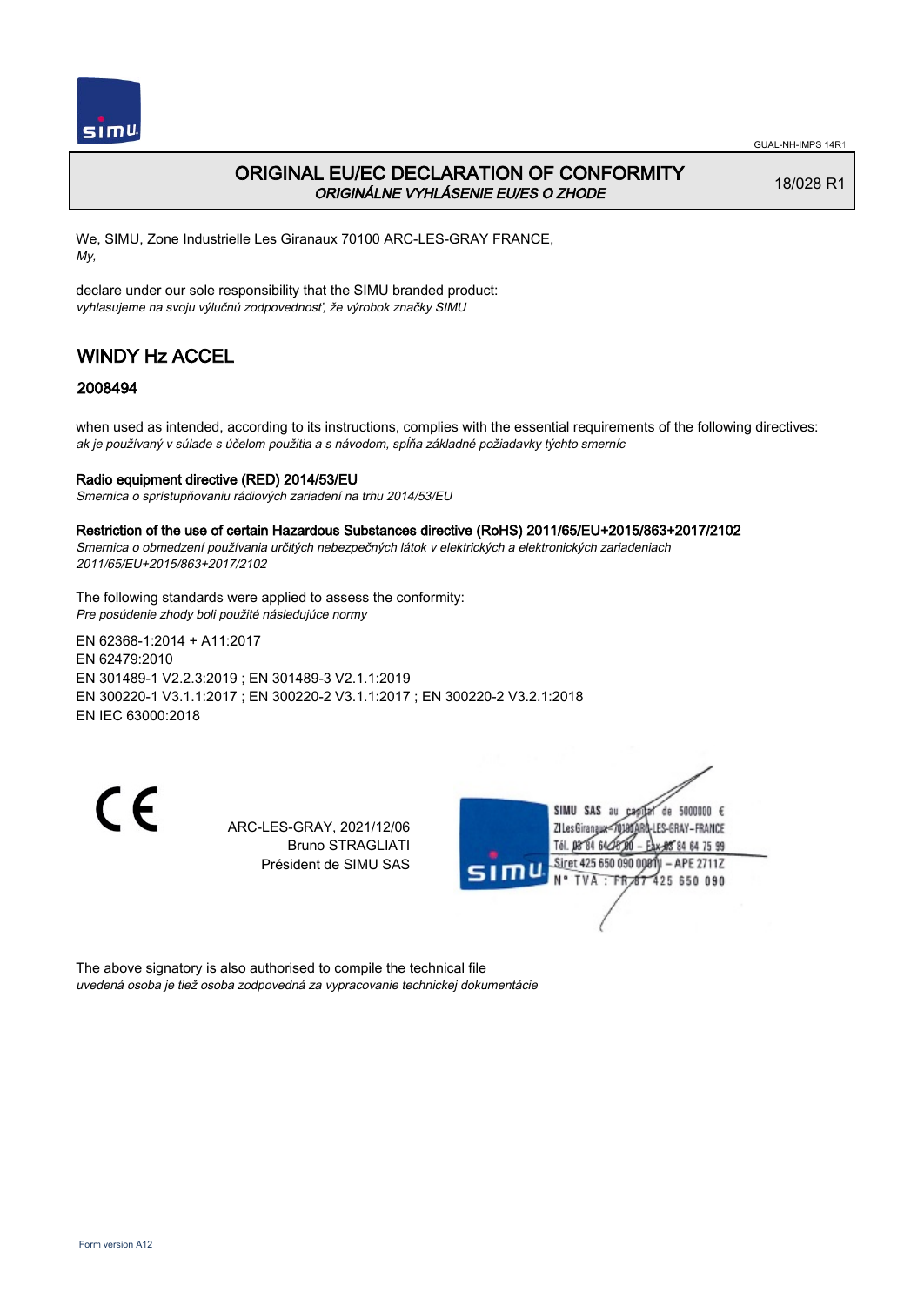

## ORIGINAL EU/EC DECLARATION OF CONFORMITY IZJAVA O SKLADNOSTI / IZJAVA O LASTNOSTIH

18/028 R1

We, SIMU, Zone Industrielle Les Giranaux 70100 ARC-LES-GRAY FRANCE, Mi,

declare under our sole responsibility that the SIMU branded product: S polno odgovornostjo izjavljamo, da izdelki blagovne znamke SIMU

# WINDY Hz ACCEL

## 2008494

when used as intended, according to its instructions, complies with the essential requirements of the following directives: ko se uporabljajo v skladu z namembnostjo in navodili, ustrezajo bistvenim zahtevam naslednjih direktiv

### Radio equipment directive (RED) 2014/53/EU

Ditrektiva o Radijski opremi 2014/53/EU

#### Restriction of the use of certain Hazardous Substances directive (RoHS) 2011/65/EU+2015/863+2017/2102 Direktiva RoHS 2011/65/EU+2015/863+2017/2102

The following standards were applied to assess the conformity: Za preverjanje skladnosti so bili uporabljeni naslednji standardi

EN 62368‑1:2014 + A11:2017 EN 62479:2010 EN 301489‑1 V2.2.3:2019 ; EN 301489‑3 V2.1.1:2019 EN 300220‑1 V3.1.1:2017 ; EN 300220‑2 V3.1.1:2017 ; EN 300220‑2 V3.2.1:2018 EN IEC 63000:2018

 $\epsilon$ 

ARC-LES-GRAY, 2021/12/06 Bruno STRAGLIATI Président de SIMU SAS



The above signatory is also authorised to compile the technical file Podpisnik, naveden zgoraj, je pooblaščen tudi za pripravo tehnične dokumentacije